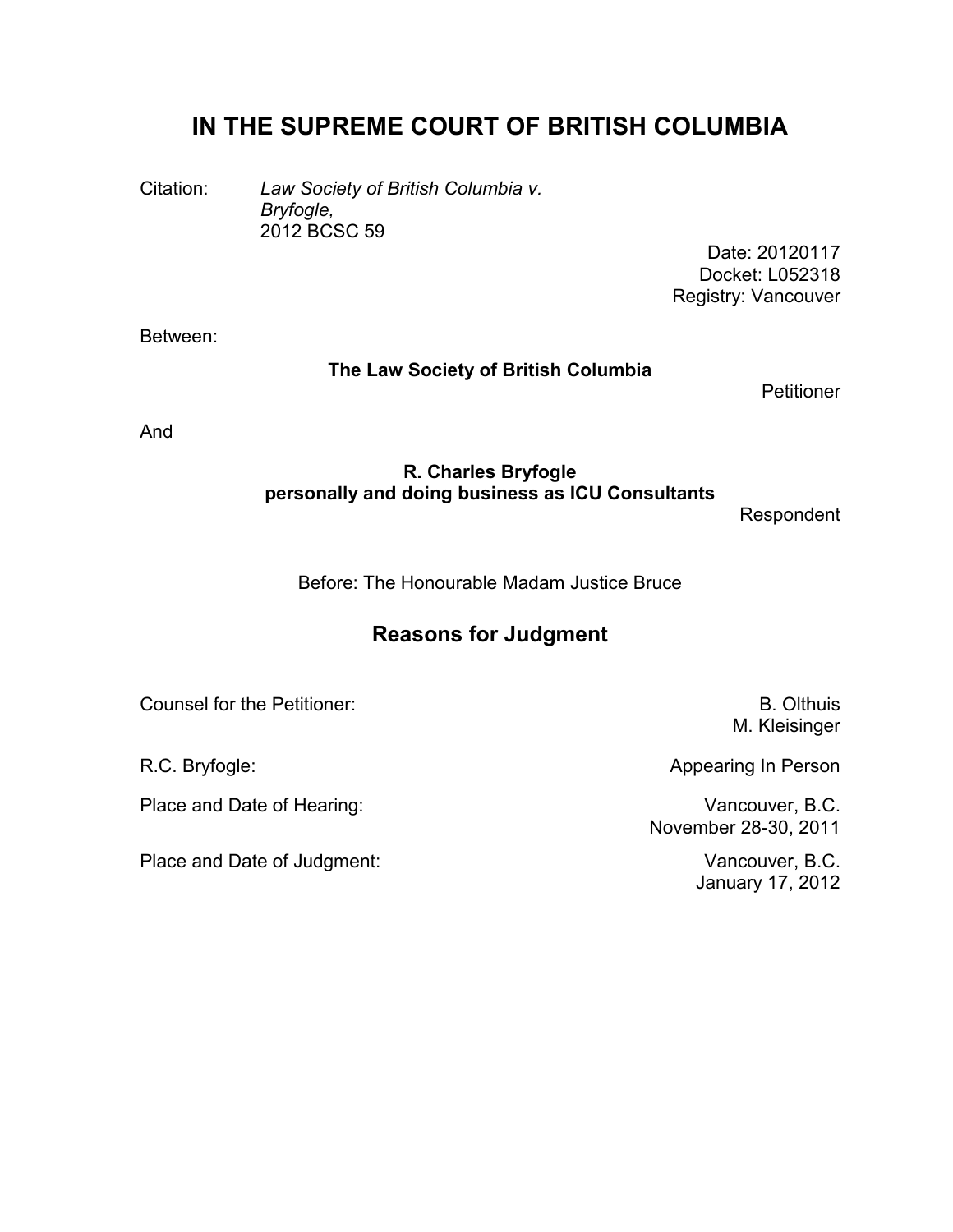## **INTRODUCTION**

[1] This is an application for an order of contempt against Mr. Bryfogle brought by the Law Society of British Columbia. The Law Society alleges that Mr. Bryfogle knowingly and intentionally violated an order of Mr. Justice Groberman pronounced on June 9, 2006 and entered on June 19, 2006 ("the Order"), which Order was issued in connection with the within proceedings: *Law Society of B.C. v. Bryfogle*, 2006 BCSC 1092; upheld on appeal: 2007 BCCA 511.

[2] The Law Society commenced a petition seeking various orders to restrain Mr. Bryfogle from unlawfully engaging in the practice of law and to prevent him from acting on his own behalf or on behalf of others in litigation without leave of the court. Mr. Bryfogle is not and never has been a member in good standing of the Law Society. Mr. Justice Groberman (as he then was) heard the petition in May 2006 and pronounced judgment on June 9, 2006. Groberman J. concluded that on several occasions Mr. Bryfogle had engaged in the practice of law contrary to the *Legal Profession Act,* S.B.C. 1998, c. 9. The Order enjoined Mr. Bryfogle from engaging in the unauthorized practice of law as follows:

...R. Charles Bryfogle, until such time as he becomes a member in good standing of the Law Society of British Columbia, be prohibited and enjoined from:

- (a) appearing as counsel or advocate;
- (b) drawing, revising or settling a document for use in a proceeding, judicial or extra-judicial;
- (c) drawing, revising or settling a will, deed of settlement, trust deed, power of attorney or a document relating to probate or letters of administration or the estate of a deceased person;
- (d) drawing, revising or settling a document relating in any way to proceedings under a statute of Canada or British Columbia;
- (e) doing an act or negotiating in any way for the settlement of, or settling, a claim or demand for damages;
- (f) giving legal advice;
- (g) offering to or holding himself out in any way as being qualified or entitled to provide to a person the legal services set out in (a) through (f) above,

for or in the expectation of a fee, gain or reward, direct or indirect, from the person for whom the acts are performed;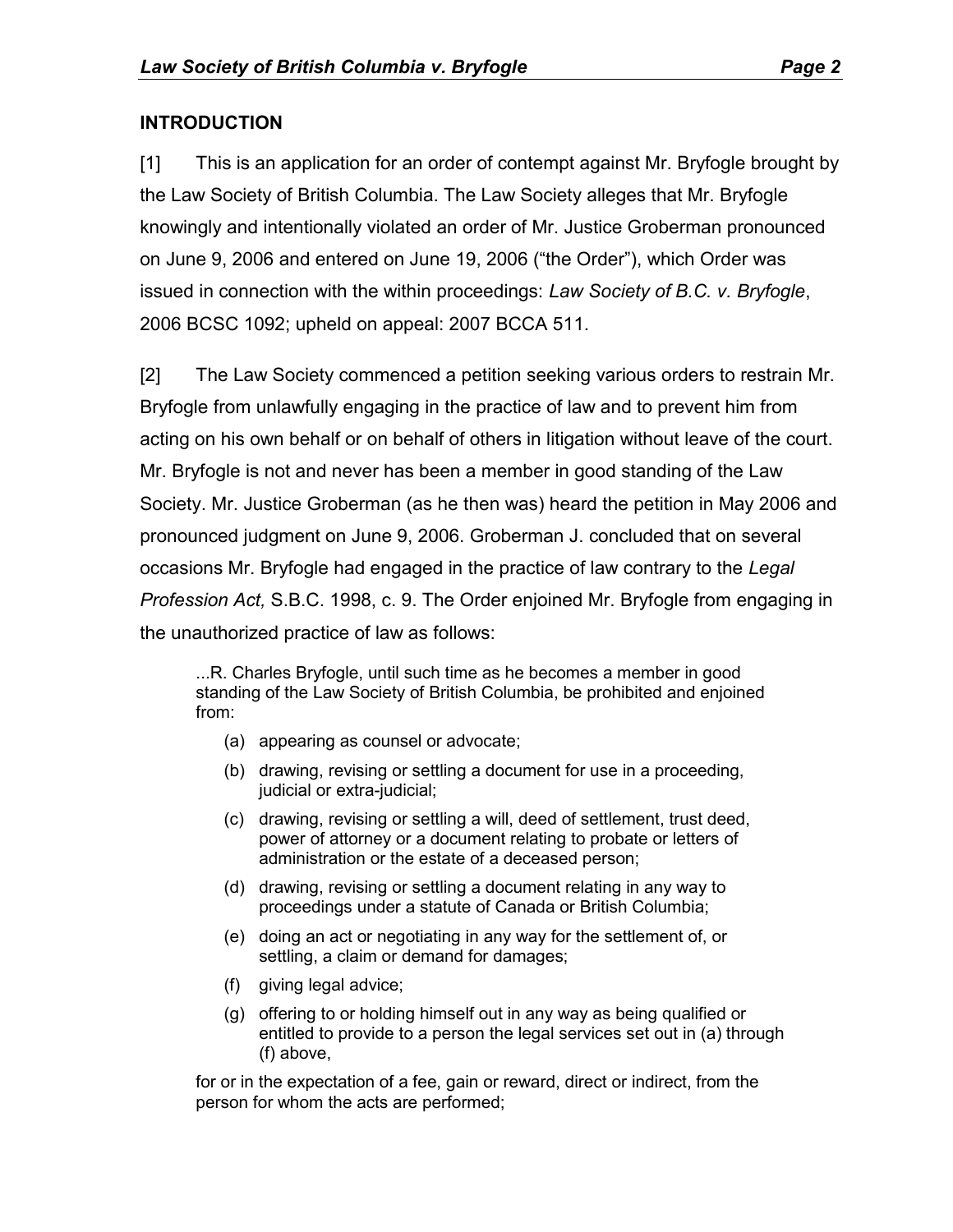...

[R. Charles Bryfogle] be prohibited and enjoined from commencing, prosecuting or defending a proceeding in any court in his own name or in the name of another person, without leave of the court, other than representing himself as an individual party to a proceeding acting without counsel solely on his own behalf;

[R. Charles Bryfogle] be required to inform the General Counsel of the Law Society of any proceeding or legal matter in which he is involved in any manner whatsoever, other than representing himself as an individual party to a proceeding acting without counsel solely on his own behalf.

[3] The Law Society's application for an order of contempt against Mr. Bryfogle specifies that Mr. Bryfogle commenced, prosecuted or defended proceedings without leave of the court and failed to inform the General Counsel of the Law Society of his involvement in the proceedings or legal matters in four separate actions commenced in this court: (1) Holland v. James et al, Penticton Registry No. 30011, involving a motor vehicle accident in which Ms. Holland, then Mr. Bryfogle's spouse, is the claimant; (2) Holland v. HMTQ et al, Williams Lake Registry No. 07-16199, and the appeal, Court of Appeal Registry No. CA36717 involving Ms. Holland's action against several defendants for mercury poisoning due to dental work; (3) Bryfogle v. Bryfogle et al, Prince George Registry No. 1036556, involving an action by Ms. Holland for damages for slander and defamation against members of Mr. Bryfogle's family; and (4) Holland v. Marshall et al, Penticton Registry No. 26039 and four appeals, Court of Appeal Registry Nos. CA034582, CA035819, CA035990, and CA36649. In addition, the Law Society claims that Mr. Bryfogle failed to notify it of his involvement in the creation of a trust document dated October 24, 2007.

[4] The Law Society seeks an order of committal, a fine, or both and, in the alternative, a warrant directed to the Sheriff requiring Mr. Bryfogle to be apprehended and brought before the court for his contempt. Mr. Bryfogle appeared in person at the hearing of this contempt application pursuant to an order of Justice Wong dated June 28, 2011. Pursuant to that order, the Law Society was required to pay to Mr. Bryfogle in advance of the hearing, conduct money according to sections 2 and 3 of Schedule 3 of Appendix C to the *Supreme Court Civil Rules*, B.C. Reg.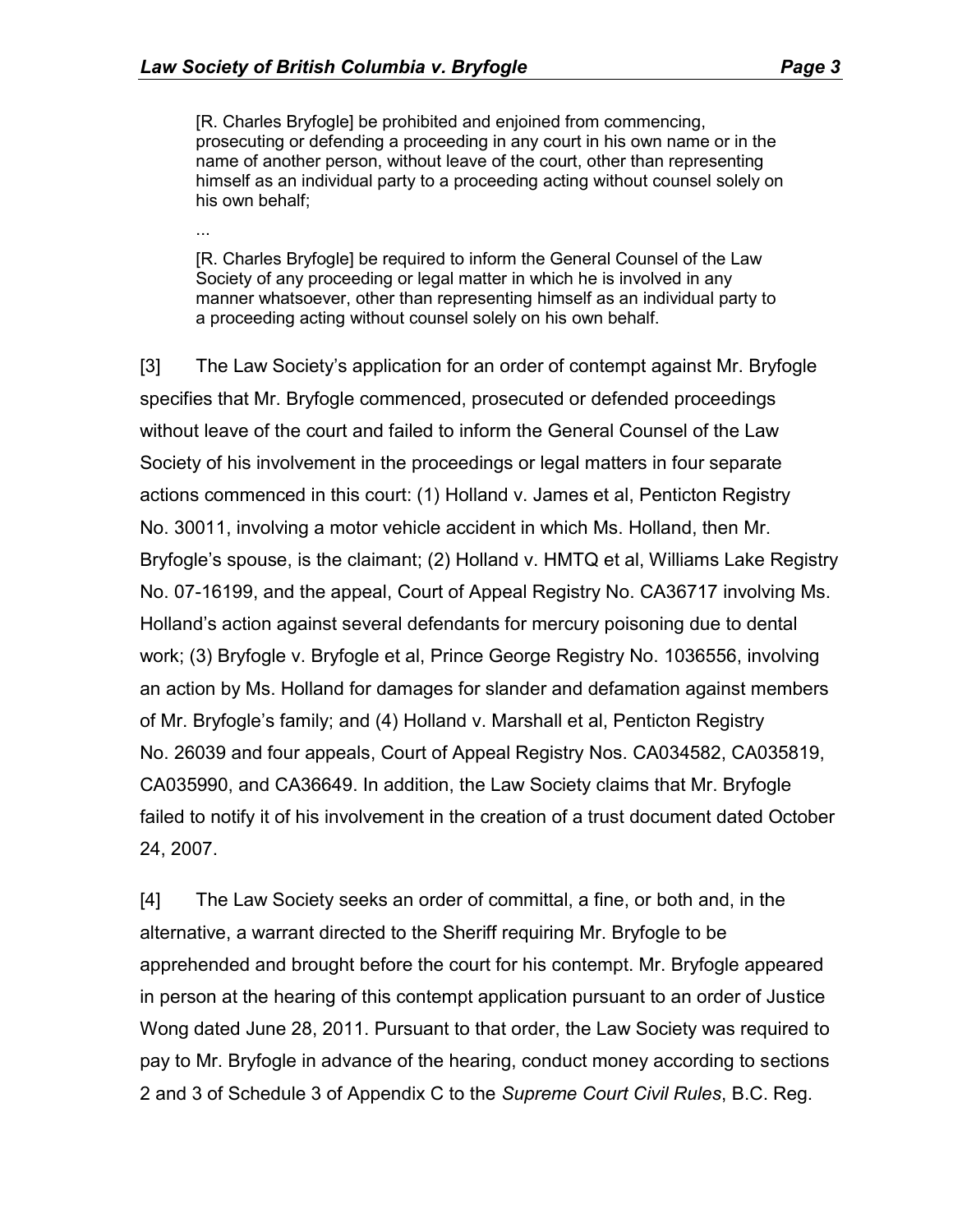168/2009. Mr. Bryfogle confirmed that the Law Society had paid the required conduct money at the commencement of the hearing.

[5] During the hearing, Mr. Bryfogle was cross-examined on his affidavits with leave of the court primarily because during submissions Mr. Bryfogle purported to introduce additional evidence not contained in his affidavit material. In addition, the court granted leave to Mr. Bryfogle to call Ms. Holland as a witness. The Law Society was permitted to cross-examine Ms. Holland.

[6] At the commencement of the hearing, Mr. Bryfogle acknowledged that he was bound by the Order and that he had knowledge of the Order and its terms. The issues addressed at the hearing were as follows:

- 1. Whether the Law Society had proven beyond a reasonable doubt that Mr. Bryfogle violated the terms of the Order by prosecuting a proceeding without leave of the court and whether the Law Society had proven beyond a reasonable doubt that Mr. Bryfogle had failed to inform the Law Society of his involvement in legal proceedings or matters.
- 2. Whether the Law Society had proven beyond a reasonable doubt that Mr. Bryfogle deliberately or intentionally engaged in conduct that violated the terms of the Order.

[7] Mr. Bryfogle's defence to the contempt application was essentially twofold: (1) the limited assistance he provided to Ms. Holland in the four legal proceedings described above did not constitute prosecution of an action contrary to the Order; and (2) at the time Mr. Bryfogle engaged in the conduct alleged to constitute a violation of the Order, he was unaware that his actions breached the terms of the Order. Thus he did not intentionally violate the terms of the Order.

[8] Mr. Bryfogle also filed a constitutional argument with regard to s. 15 of the *Legal Profession Act* alleging that if the Law Society claimed that communications between husband and wife concerning litigation or the law in general were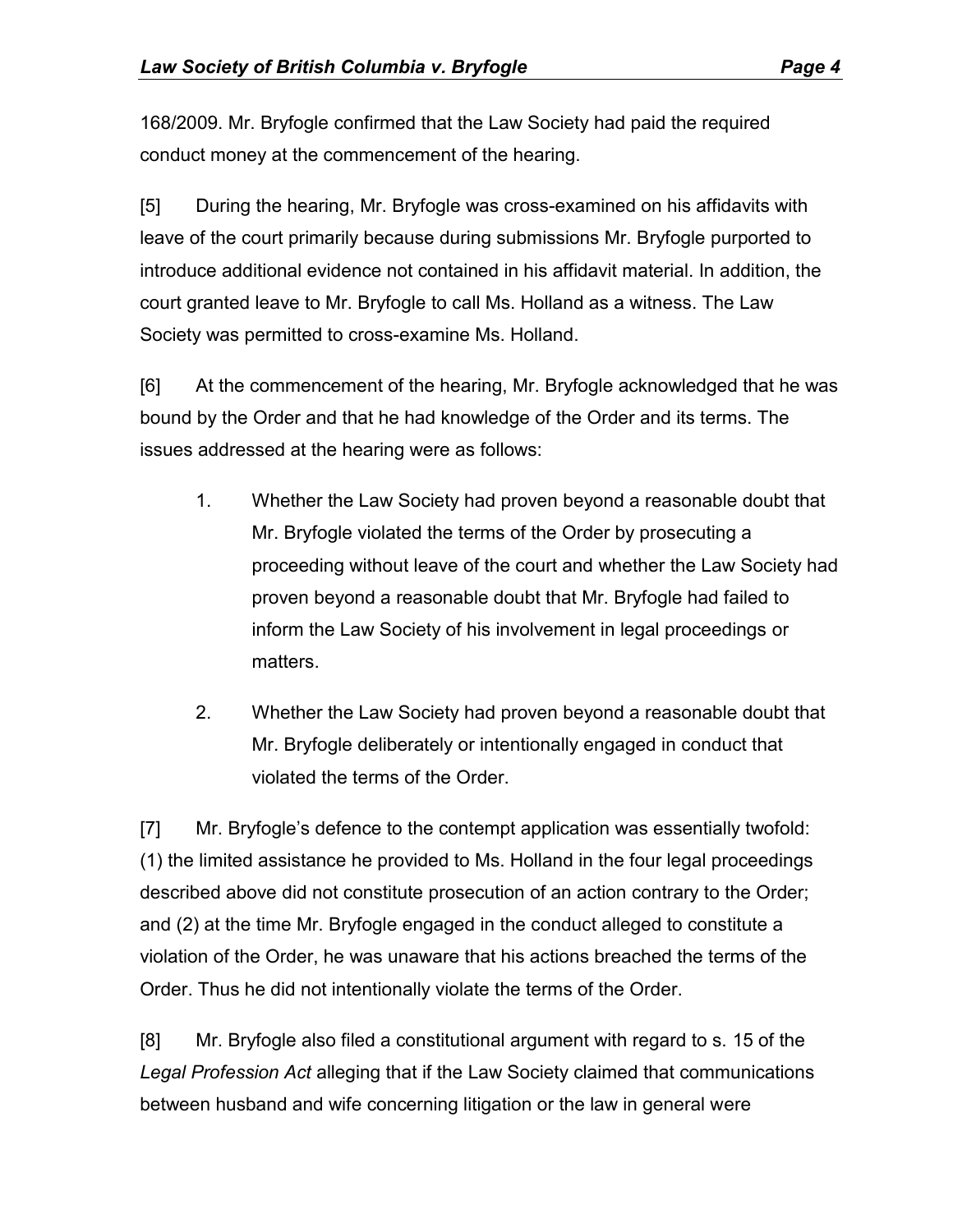prohibited, this provision must be unconstitutional as a violation of the freedom of speech. He conceded, however, that the Law Society was not taking this position and thus his constitutional argument was not relevant to the application for contempt.

### **MATERIAL FACTS**

### *1. Holland v. James et al*

[9] On February 28, 2006, Ms. Holland brought a notice of claim in provincial court with respect to a motor vehicle accident and she was represented by counsel. Acting in person, Ms. Holland transferred the file to this court on November 23, 2007. Ms. Holland met Mr. Bryfogle in or about December 2005 and they married in August 2007. During the early part of 2008, ICBC's counsel and Ms. Holland filed several cross applications that culminated in a hearing before Beames J. in Penticton on May 13 and 14, 2008. Mr. Bryfogle attended the hearing and conferred with Ms. Holland during the proceedings. On May 28, 2008, Beames J. issued oral reasons addressing the format and content of the statement of claim, the lists of documents served by Ms. Holland, and both parties' demands for the production of documents.

[10] On June 5, 2008, Ms. Holland filed a notice of motion in the action addressing her examination for discovery. Thereafter Mr. Bryfogle swore a series of affidavits that were filed in the action in support of Ms. Holland's motion. While the first affidavit merely attached documents without further comment, affidavits dated July 7 and 14, 2008, contained argument in support of various aspects of Ms. Holland's litigation. Mr. Bryfogle argued that the evidence to date revealed that counsel for ICBC may be acting in bad faith and engaging in an abuse of process; that ICBC or a physician had suppressed evidence; that the statement of defence was without merit and should be dismissed under Rule 19(24); and that opposing counsel is seeking to delay and hinder the case on its way to trial. In the July 14, 2008 affidavit, Mr. Bryfogle deposed that he had read the clinical notes of Dr. Paisley and other documents produced by ICBC and argued that the existence of missing pages was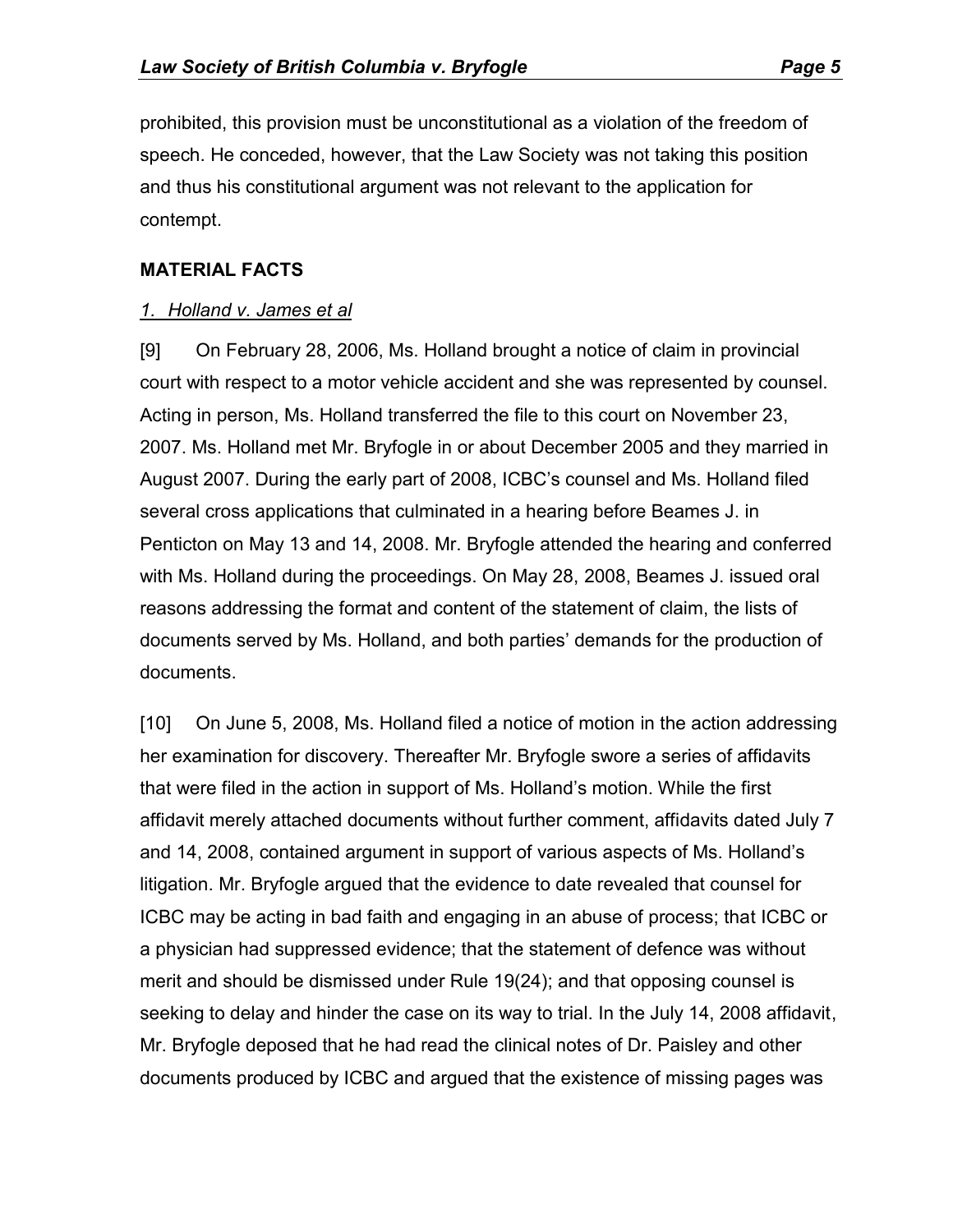proof of wilful suppression of evidence by opposing counsel. To support this argument, Mr. Bryfogle referred to his 30 years' experience as a forensic auditor and fraud investigator. On August 6, 2008, Ms. Holland filed a new notice of motion for an order that ICBC was in contempt for failing to produce all relevant documents and, alternatively, an order that ICBC suppressed evidence. In support of this motion, Ms. Holland indicated that she would be relying on Mr. Bryfogle's first three affidavits in the series.

[11] On September 3, 2008, Ms. Holland attended a pre-trial conference before Rogers J. Mr. Bryfogle was present in the courtroom. Ms. Holland attempted to file a fourth affidavit signed by Mr. Bryfogle on September 2, 2008. This affidavit contained argument in regard to a notice of motion filed by ICBC; and an assertion that ICBC's counsel had harassed a witness to the accident in breach of professional conduct rules. Mr. Bryfogle also indicated that he read Ms. Holland's emails about the litigation and communicated directly with opposing counsel on her behalf. Mr. Justice Rogers refused to accept Mr. Bryfogle's affidavit and says at page 7 of the transcript:

...I'm aware of the injunction against Mr. Bryfogle from appearing or giving legal advice in matters, and so I am very reluctant to accept anything from him, ... And in any event, I am not really going to do ... deal with anything substantive, today.

...

Ms. Holland you just keep those in your pocket. I am frankly not going to pay any attention to what Mr. Bryfogle might have to say. As far as I am concerned, he is bound by an injunction preventing him from representing anything in this court.

[12] After acceding to Ms. Holland's request that he examine Mr. Bryfogle's affidavit, Rogers J. says after quoting from the affidavit:

... But clearly Mr. Bryfogle is attempting to give Ms. Holland legal advice about the consequences and the fact of compliance or non-compliance with the Rules of Court. Therefore that affidavit is out.

[13] On September 8, 2008, Ms. Holland filed a new notice of motion for an order that ICBC be held accountable for harassing a witness to the accident. The remedy sought is the dismissal of ICBC's statement of defence. In support of this motion,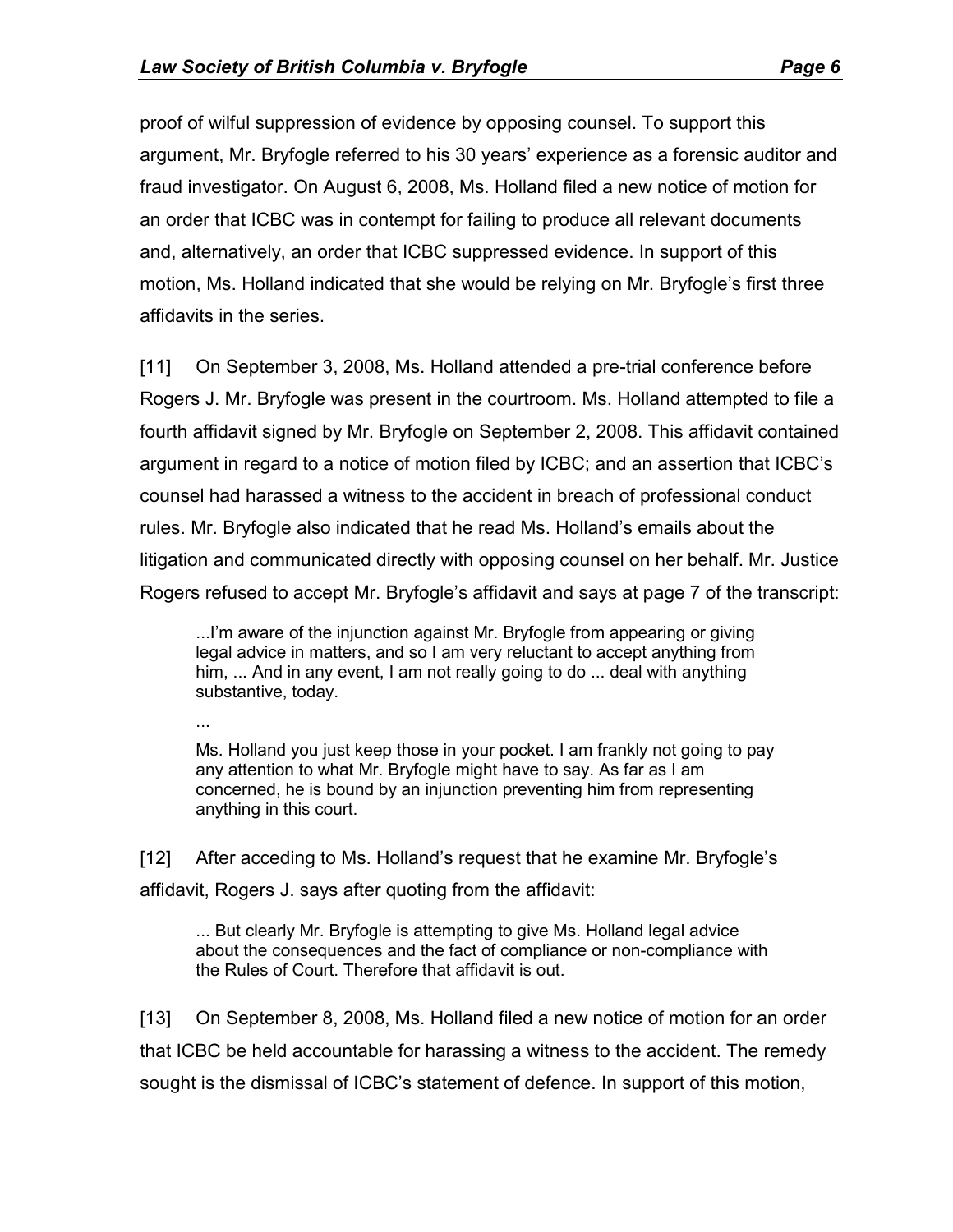Ms. Holland relied upon Mr. Bryfogle's affidavit #4 dated September 2, 2008. On September 29, 2008, Mr. Bryfogle swore another affidavit that contains argument in support of a dismissal of ICBC's statement of defence due to witness harassment as well as argument in regard to independent medical examinations pursuant to Rule 30. On the same date, Mr. Bryfogle swore another affidavit acknowledging that he was present for the pre-trial conference with Rogers J. In this affidavit Mr. Bryfogle argues that the Order did not preclude him from preparing and executing affidavits and he confirmed that he was acting as a paralegal for Ms. Holland without expectation of remuneration.

[14] At no time did Mr. Bryfogle notify the Law Society of his involvement in Ms. Holland's action.

#### *2. Holland v. HMTQ et al*

[15] On July 25, 2007, Ms. Holland filed a statement of claim in the above action against the Provincial government and various bodies associated with the Ministry of Health and the Ministry of the Environment, the Federal government, the Federal Minister of Health, Health Canada, the American Dental Association, the Canadian Dental Association and the BC Dental Association. This action concerns, among other allegations, an assertion that Ms. Holland suffered from mercury poisoning due to certain dental work (the "Mercury Action").

[16] It does not appear that Mr. Bryfogle swore any affidavits in support of Ms. Holland's Mercury Action. Instead, Ms. Holland signed all of her own pleadings and submissions. The affidavits filed in support of Ms. Holland's various applications were all signed by Ms. Holland. These affidavits and submissions contained many legal concepts borrowed from American statutes and case authorities. For example, Ms. Holland refers to the RICO statutes, spoliation (which concerns destruction of evidence or suppression of evidence), American case law on the right of commercial free speech, mercury poisoning, government negligence, and negligent advertising. Ms. Holland testified that she wrote these submissions and drafted these affidavits without assistance from Mr. Bryfogle. At most she borrowed his precedents and had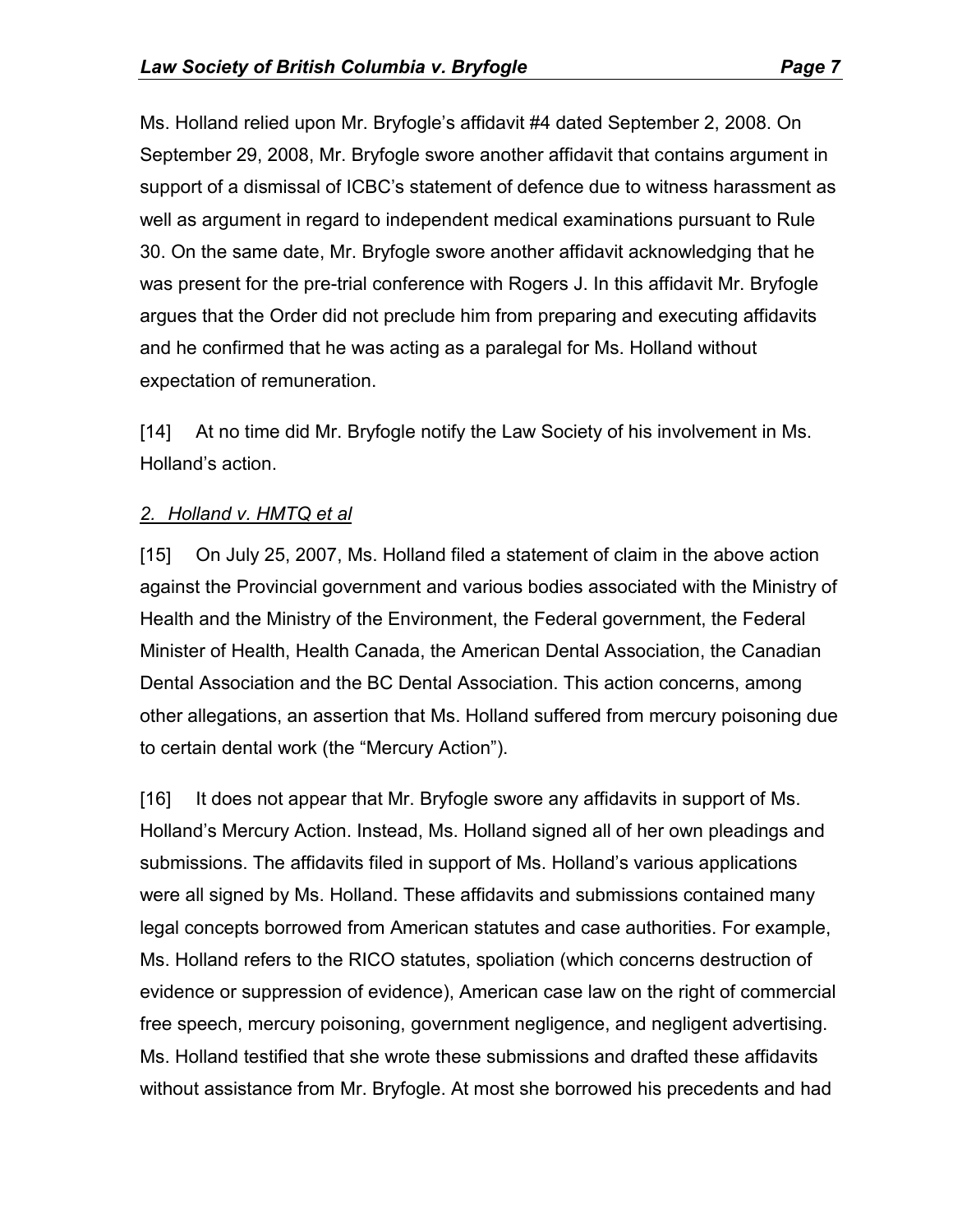access to a detailed index of his American and Canadian law library. She denied that Mr. Bryfogle carried out any research on her behalf. However, Mr. Bryfogle admitted to providing Ms. Holland with more assistance than she acknowledged. In Mr. Bryfogle's affidavit dated January 29, 2010, filed in the Law Society's contempt application, he admits to the following assistance regarding Ms. Holland's Mercury

Action:

6. I assisted Ms. Holland by typing her briefs, documents and letters, letting her use my templates, doing legal research. ... Respondent kept Ms. Holland's files and schedule.

[17] While Mr. Bryfogle attempted to modify this statement during crossexamination on the affidavits filed in the Law Society's application, I found his explanation to lack credibility. In my view, Mr. Bryfogle's evidence amounted to a transparent attempt to ensure his version of the events was the same as that provided by Ms. Holland in her evidence. I note that Ms. Holland's evidence was also an attempt to repudiate the admissions made in the affidavits she filed in support of Mr. Bryfogle's defence to the Law Society's application.

[18] The briefs and affidavits filed by Ms. Holland in the Mercury Action are formatted in a manner identical to Mr. Bryfogle's affidavits. Ms. Holland's affidavits and briefs also contain the same type of language used by Mr. Bryfogle and the same legal concepts. Many of his colourful phrases such as "the legal priesthood", "affidavitted", and "proffered" are also found in Ms. Holland's filed materials.

[19] Mr. Bryfogle did not notify the Law Society of his involvement in the Mercury Action.

## *3. Bryfogle v. Bryfogle et al*

[20] On February 18, 2010, Ms. Holland filed this action in her married name against Mr. Bryfogle's two adult children along with their respective mothers. The statement of claim alleges that the defendants engaged in defamation and conspiracy by making false statements to the Ministry of Children and Family Development about Mr. Bryfogle's treatment of his daughter. These statements are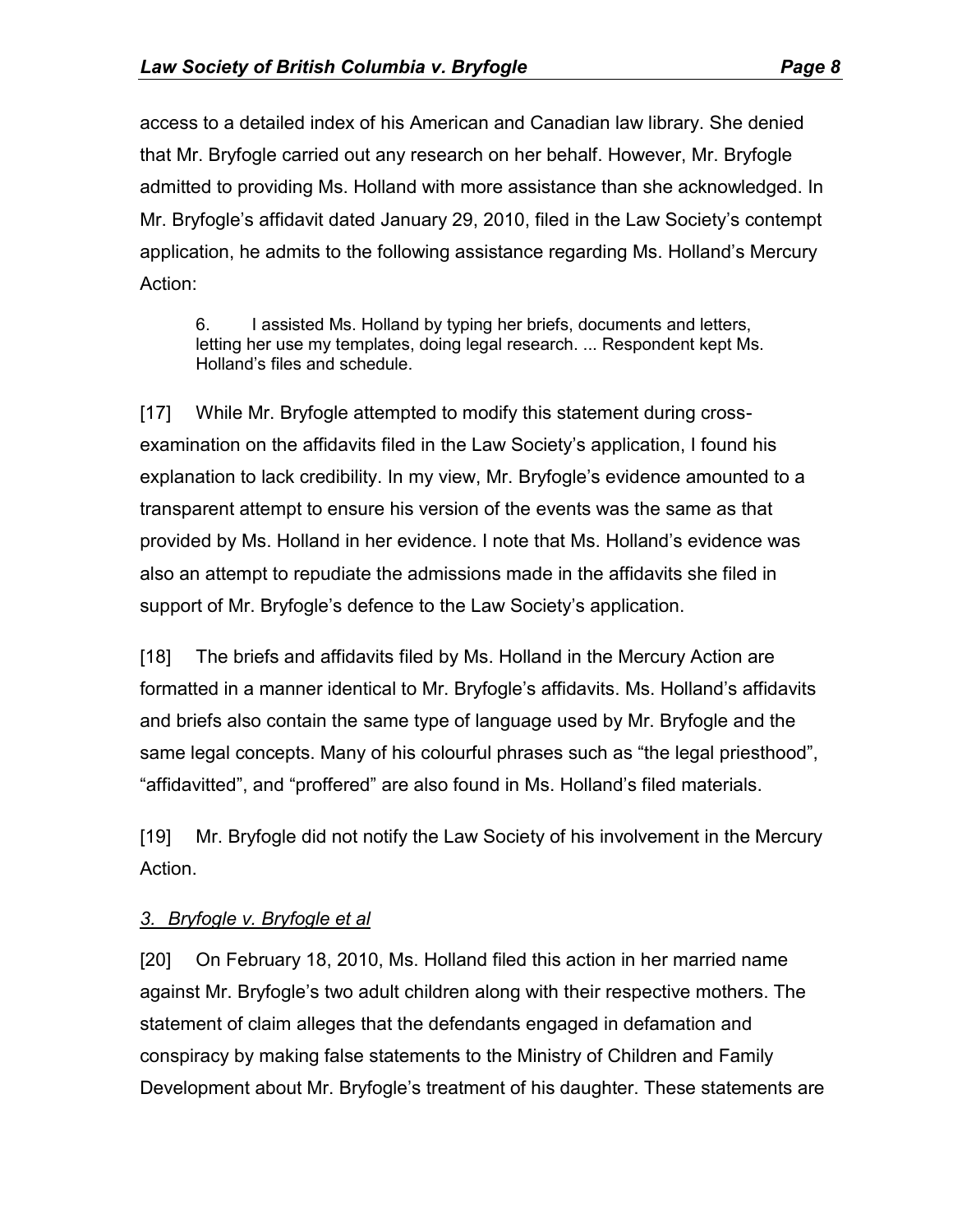alleged to have caused the termination of Ms. Holland and Mr. Bryfogle's foster care contract with the Ministry. In the statement of claim, Ms. Holland claims damages on her own behalf and on behalf of Mr. Bryfogle. He is not a party to the litigation. The relief claimed also includes a reference to the American legal concept of "light invasion of privacy". The demand for Interrogatories served on the defendants is signed by Ms. Holland; however, the questions posed are almost entirely concerned with the defendants' actions towards Mr. Bryfogle. Ms. Holland's correspondence with opposing counsel is in the same strident and caustic style used by Mr. Bryfogle in his correspondence with opposing counsel in other actions. Her correspondence also uses similar language to Mr. Bryfogle's common parlance such as "proffer".

[21] Mr. Bryfogle also filed affidavits in connection with Ms. Holland's action for defamation. On January 5, 2011, Mr. Bryfogle swore an affidavit that contained submissions regarding service of documents on the defendants and their constructive notice of the pleadings and other materials filed in connection with the action. Mr. Bryfogle argued the defendants had avoided service and thus an order for substitutional service should be granted. Ms. Holland relied on this affidavit in support of her application for an order to serve the defendants substitutionally.

[22] On January 31, 2011, Cole J. heard Ms. Holland's application for an order for substitutional service. Counsel for the defendants argued that on the face of the statement of claim Ms. Holland was merely a proxy for Mr. Bryfogle who had been declared a vexatious litigator. In response, Ms. Holland advised the court that Mr. Bryfogle would be considering whether he should be joined as a party to the action.

[23] On February 4, 2011, counsel for the defendants applied for a declaration that Mr. Bryfogle was in violation of the Order and should be found in contempt. This application also contained several requests for orders relevant to Ms. Holland's conduct of the litigation. On February 7, 2011, Ms. Holland filed an amended statement of claim that omitted the relief sought on behalf of Mr. Bryfogle. Thereafter, opposing counsel received correspondence from Mr. Bryfogle that originated from Ms. Holland's email address. Both Mr. Bryfogle and Ms. Holland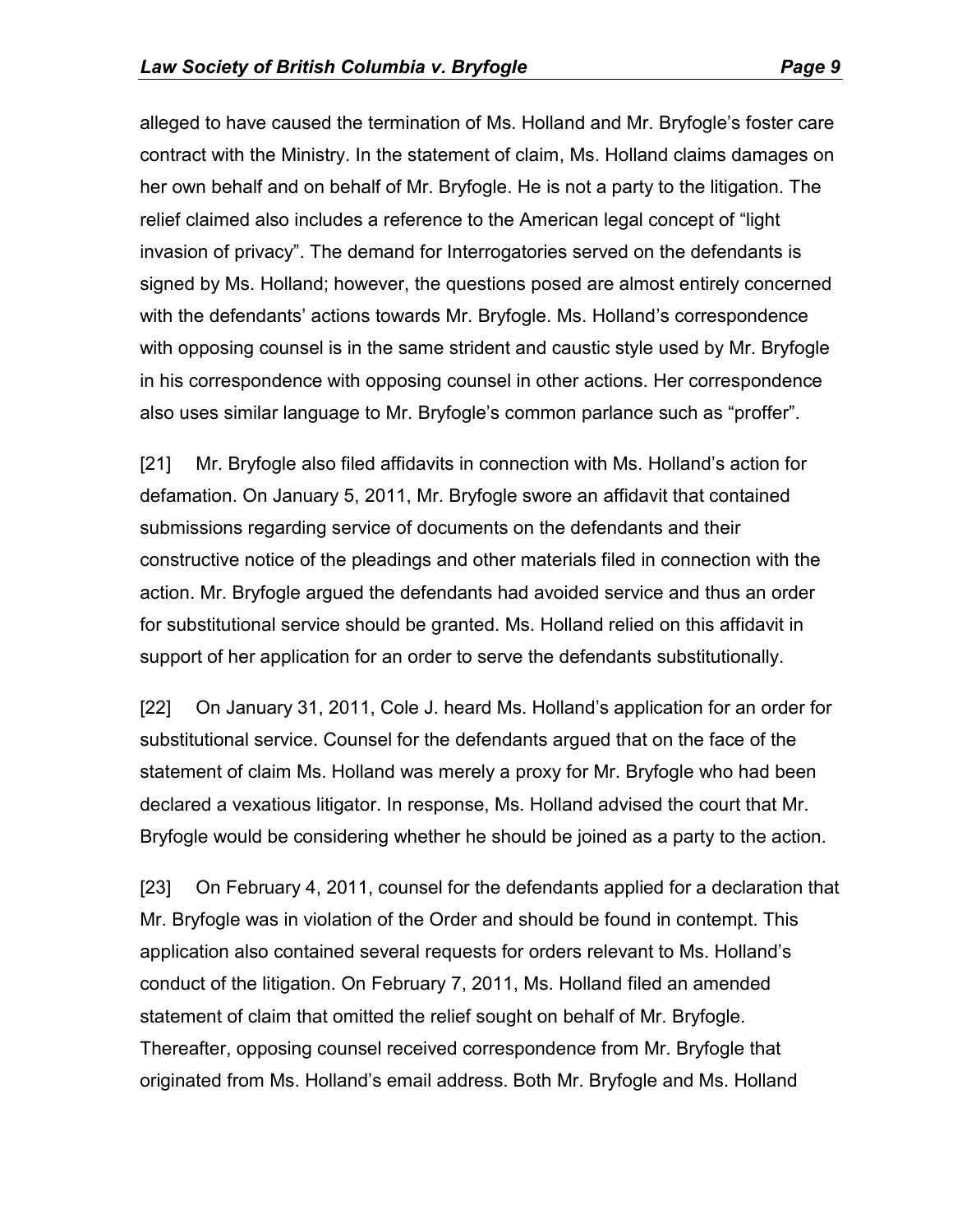acknowledged that they had access to each other's email address and read each other's emails. Mr. Bryfogle indicates in his email that he is acting as Ms. Holland's assistant and is taking direction from her. However, on February 16, 2011, Mr. Bryfogle faxed a letter to opposing counsel indicating that he should have been served with the defendants' motion to have an order of contempt made against him and disclosed that he had read the motion. On February 25, 2011, Mr. Bryfogle sent additional correspondence to opposing counsel concerning the contempt application. His letter also contained an assertion that counsel had violated the order of Cole J. in regard to the service of material on Ms. Holland. It is noteworthy that by February 2011, Mr. Bryfogle and Ms. Holland were separated and living in different areas of B.C. Thus it must be inferred that Ms. Holland provided Mr. Bryfogle with a copy of the motion served on her by opposing counsel.

[24] Ms. Holland's submission in response to the defendants' application dated February 22, 2011, addressed all of the issues raised by the application, including the allegations of contempt against her and Mr. Bryfogle. She also argued that the defendants' application was an abuse of process and alleged wrongdoing by counsel in language reminiscent of Mr. Bryfogle's affidavits in other proceedings commenced by Ms. Holland. The submission is signed by Ms. Holland; however, there is an indication on the final page that it was prepared for her and not authored by her. I am satisfied that it may be inferred from this proviso found in the submission that it was prepared by Mr. Bryfogle. Ms. Holland filed two affidavits sworn by Mr. Bryfogle in support of her submission. Both affidavits, dated February 14 and 18, 2011, contain arguments authored by Mr. Bryfogle in support of Ms. Holland's position that the entire application by the defendants should be dismissed based on improper conduct by the defendants and their counsel.

[25] The contempt applications were adjourned generally and on March 18, 2011, Humphries J. ordered Ms. Holland to pay \$5,000 into court as security for costs. Counsel for the defendants, Mr. McLauchlan, described the proceedings before Humphries J. in paragraph 42 of his affidavit dated June 21, 2011, as follows: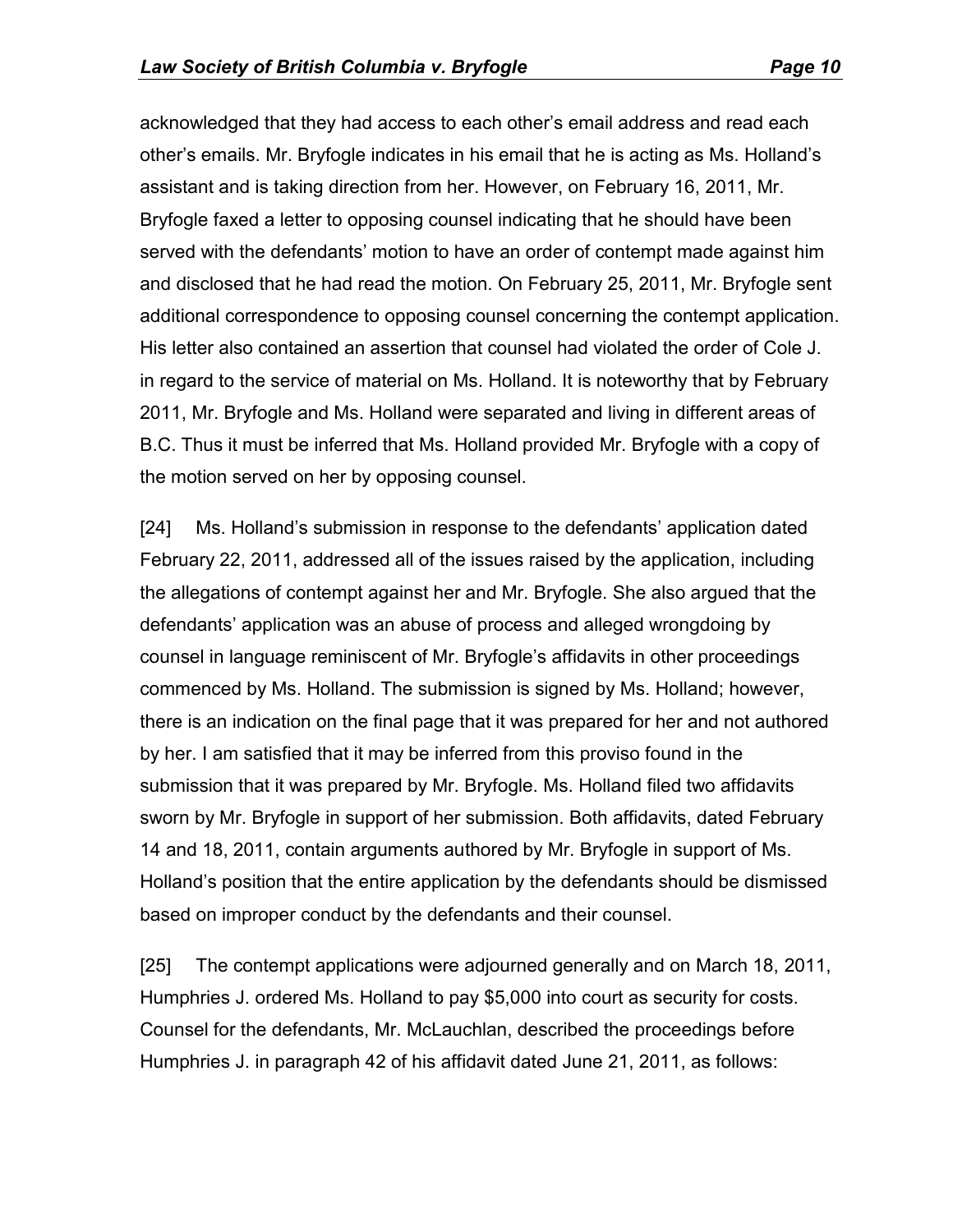During the course of submissions, I had occasion to observe the Respondent and Zsuzsanna working side by side. When Zsuzsanna stumbled or became confused in argument, the Respondent [Mr. Bryfogle] passed her notes and provided her with direction. I formed the impression that Zsuzsanna was reading from a script. I recall the Respondent making submissions on Zsuzsanna's behalf. I also recall the Respondent attempting to make submissions on his own behalf. These latter submissions were primarily devoted to the issue of costs.

[26] Mr. Bryfogle deposed in his affidavit dated July 18, 2011, filed in the Law Society application, that these statements were untrue and, further, that any statements he made to the court were in regard to costs of the adjourned contempt application against him. I note that Ms. Holland's affidavit dated October 19, 2011, filed in the Law Society application, does not address the above observations of Mr. McLauchlan.

[27] Following the hearing before Humphries J., Mr. Bryfogle again corresponded directly with counsel for the defendants about service of documents and indicated that he was going to file an application to be joined as a party to the action due to the allegations that he was merely hiding behind Ms. Holland by permitting her to bring on the lawsuit. In addition, Mr. Bryfogle corresponded directly with counsel for the defendants chastising him for failing to sign the form of order directed by Humphries J. in regard to Ms. Holland's lawsuit. He threatened to seek costs against counsel for the failure to sign off on the form of order. Before Mr. Bryfogle's application could be set down for hearing, he wrote to counsel for the defendants seeking answers to interrogatories in regard to Ms. Holland's action.

[28] Mr. Bryfogle at no time informed the Law Society of his involvement in this litigation against his family members.

## *4. Holland v. Marshall Litigation*

[29] On January 7, 2005, prior to meeting Mr. Bryfogle, Ms. Holland commenced an action on behalf of her son Jonathon alleging, against multiple parties, acts of negligence at the time of his birth that caused brain injuries, including attention deficit disorder, hyperactivity disorder, and oppositional defiance disorder. This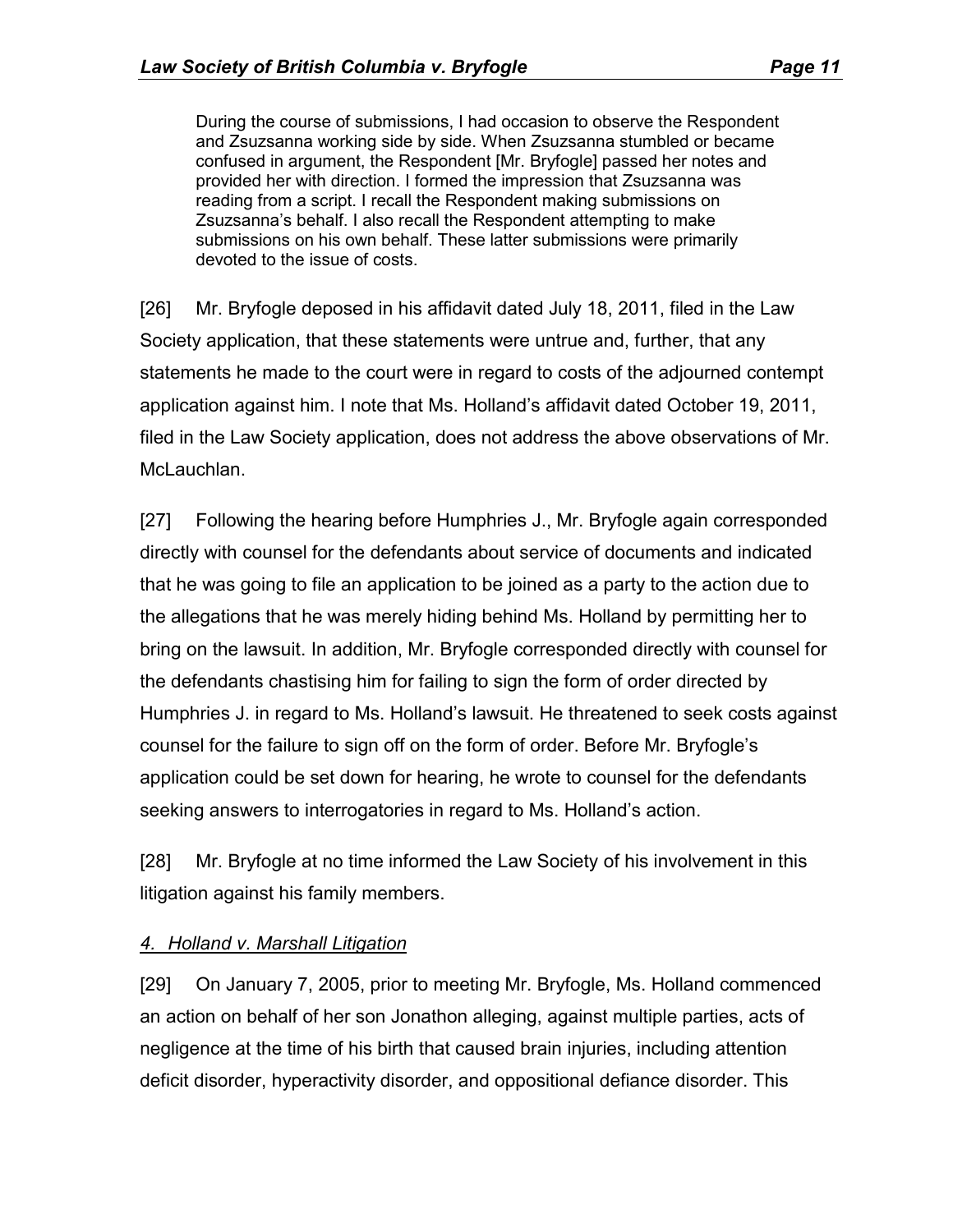litigation has a long history. The primary issue has always been whether Ms. Holland, and latterly Mr. Bryfogle, should be permitted to represent Jonathon as litigation guardian and as legal representative. This issue has been addressed, along with a myriad of other issues by this Court and by the Court of Appeal on many occasions. Ms. Holland and Mr. Bryfogle have jointly managed the litigation on behalf of Jonathon as found by the Court of Appeal in *Holland v. Marshall*, 2009 BCCA 582 at para. 3:

Ms. Holland and Mr. Bryfogle have managed the litigation on the appellant's behalf, and appeared for the appellant in most of the many proceedings in this Court and the Supreme Court of British Columbia. The appellant, who is now 22 years old, has had no direct contact with counsel for the respondents, nor has he appeared in any court proceedings. The appellant's appeal from an order dismissing his action is scheduled for hearing in this Court in February 2010. The trial judge found there was no evidence to legally support the claims that he was brain-injured at birth. Despite being granted many opportunities through case management, adjournments and rehearings, rulings requiring the appellant to be represented by counsel, and suggestions that counsel be retained to assist in obtaining the evidence required to prove his claim, Ms. Holland and Mr. Bryfogle have instead continued to pursue multiple procedural objections and applications.

[30] Mr. Bryfogle's involvement in *Holland v. Marshall* continued after the Order was issued. Ms. Holland filed motions in the Court of Appeal that were to be spoken to by Mr. Bryfogle. Mr. Bryfogle filed numerous affidavits in the Court of Appeal that contained legal submissions in favour of Ms. Holland's various applications and appeals. He acknowledged to the Court of Appeal that he assisted Ms. Holland with the day to day conduct of the litigation in this Court and in the Court of Appeal and had done so since April 2007. He also acknowledged attending court with her on a consistent basis, reading and becoming familiar with all of the pleadings and other documents received from opposing counsel, carrying out legal research on behalf of Ms. Holland, and investigating sources and obtaining evidence in support of Ms. Holland's claims generally and in regard to her allegation of destruction of evidence. Mr. Bryfogle made serious allegations of misconduct by counsel and the defendants. Mr. Bryfogle communicated directly with opposing counsel on legal and procedural issues surrounding the litigation by use of Ms. Holland's email address. In this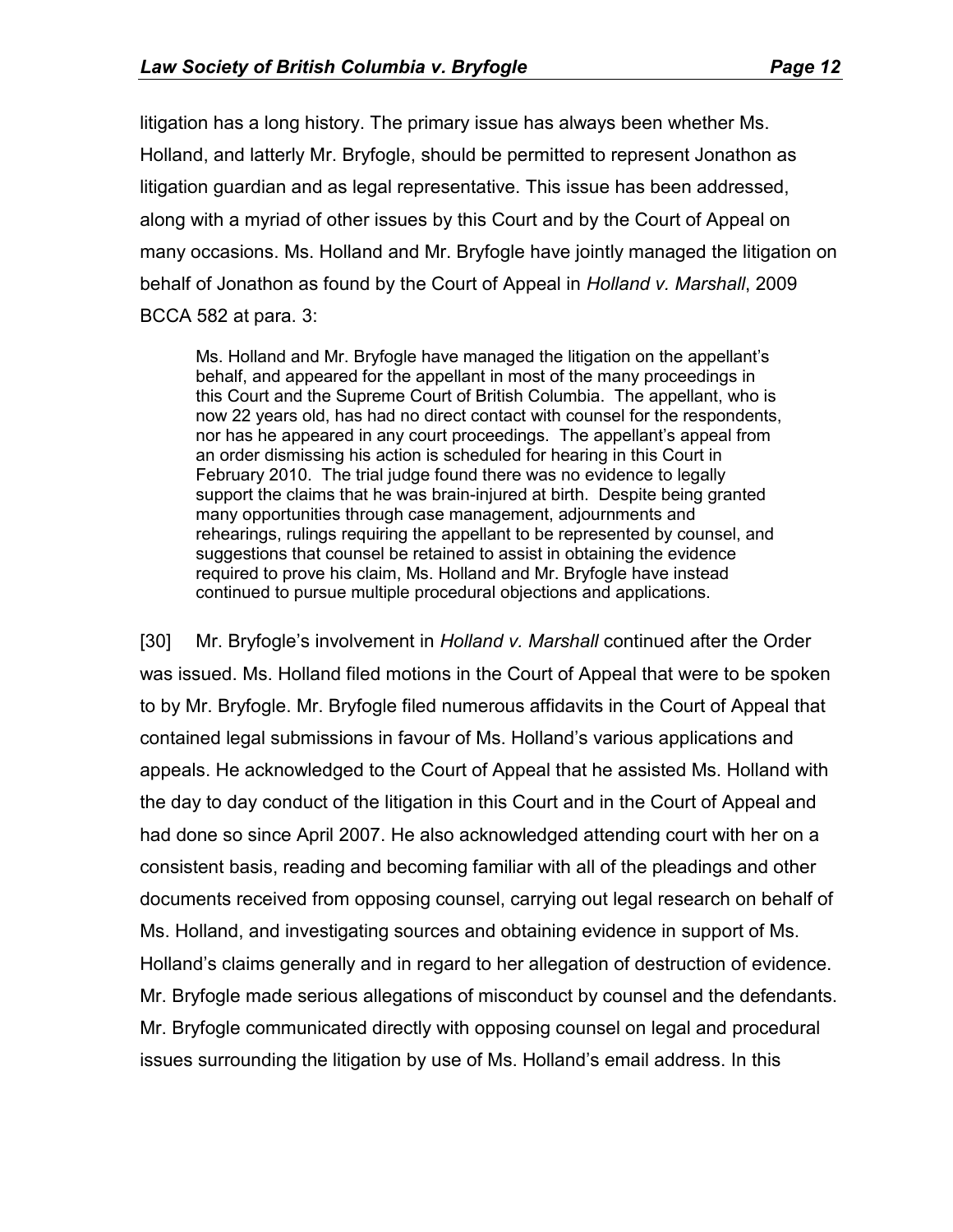correspondence, Mr. Bryfogle acknowledged reading counsel's emails to Ms. Holland and purported to provide her responses.

[31] On March 17, 2008, Mr. Bryfogle filed an affidavit in the *Holland v. Marshall* action responding to, among other issues, opposing counsel's assertions that his involvement in the litigation was improper. He argued in the affidavit that his assistance was not providing legal advice contrary to the Order primarily because no fee was charged for his services. Mr. Bryfogle maintained that he would continue to provide assistance to Ms. Holland in the form of access to his computer file system for pleadings and motions and copies of his U.S. and Canadian case law. He would also continue to assist her by using his experience and knowledge to conduct research about issues Ms. Holland presented to him. Mr. Bryfogle responded to allegations made by opposing counsel that Ms. Holland was a vexatious litigator alleging bad faith, abuse of process, and fabricated allegations. He provided opinion evidence on the law regarding the merits of Ms. Holland's litigation. Ultimately, it was Mr. Bryfogle who crafted the appeal submissions with respect to the dismissal of Ms. Holland's various applications in this Court.

[32] In his various affidavits, Mr. Bryfogle boasted of many years of experience as a forensic investigator, paralegal and legal researcher. He purported to be extremely familiar with U.S. and Canadian legal jurisprudence and cited such law in the form of conclusions and opinions.

[33] In December 2008, Mr. Bryfogle and Ms. Holland jointly brought an application in the Court of Appeal with regard to Constitutional arguments they wished to make in this Court. The legal submission supporting the Constitutional argument was written by Mr. Bryfogle. Mr. Bryfogle and Ms. Holland jointly responded to opposing counsel's submissions concerning their appeal.

[34] It is only at the end of March 2009, that Mr. Bryfogle acknowledged that he must make an application to be heard by the Court of Appeal as a matter of privilege. While he attempted to make the application on March 31, 2009, he had not filed any materials in support of this application. The application material was not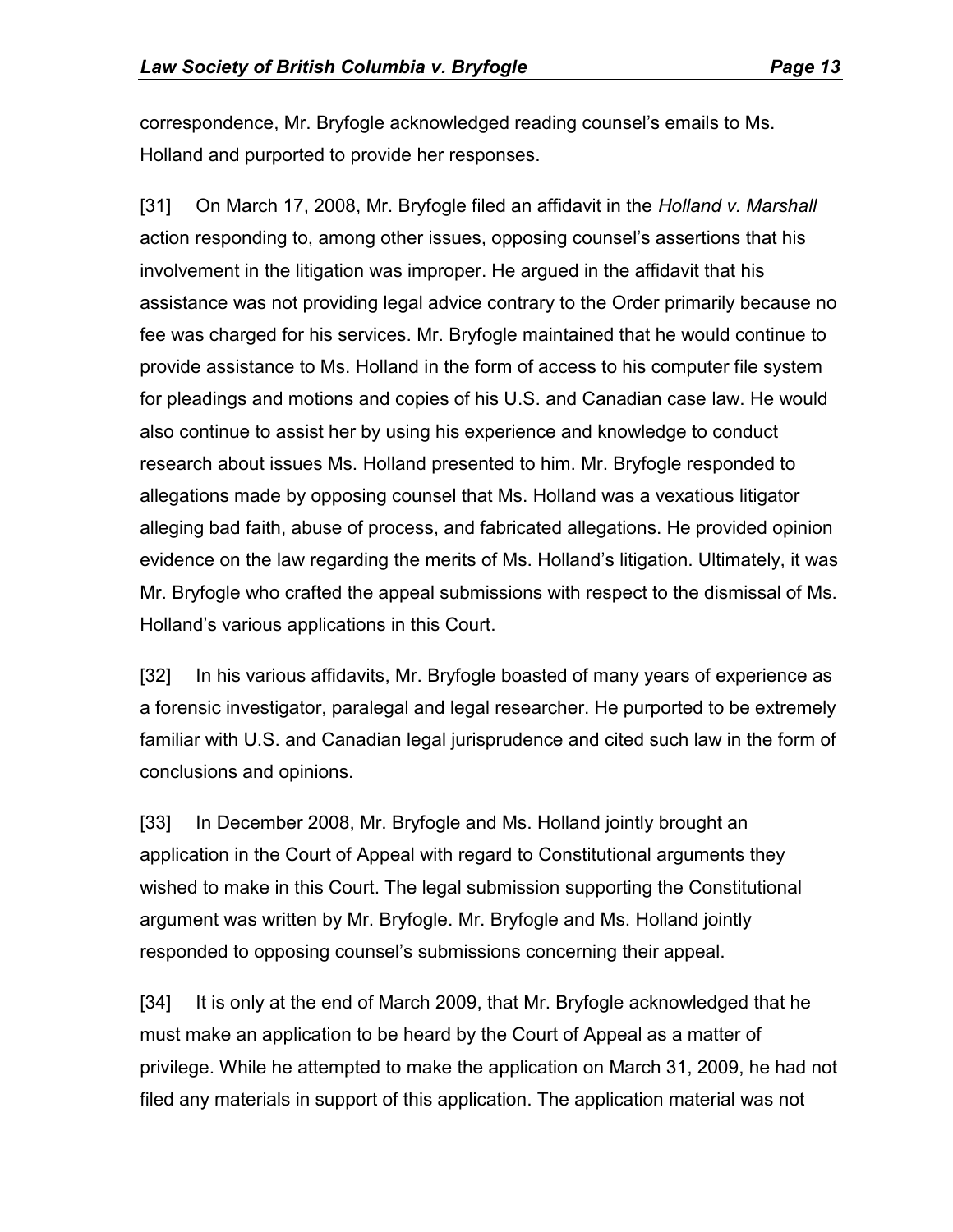filed until April 7, 2009. On April 14, 2009, Smith J.A. refused to accord standing to Mr. Bryfogle. Nevertheless, on April 24, 2009, Mr. Bryfogle wrote to opposing counsel in the litigation concerning the proceedings before Smith J.A. as follows:

It has come to my attention you filed a boxcar of documents with Madam Justice Smith. Can I conclude that the documents filed are consistent with the memorandum decision of Madam Justice Saunders? If not, anything not in conformance with Madam Justice Saunders' memorandum decision should be withdrawn. If you do not, we will have the interesting exercise of the court allowing attorneys to breach the rules while compelling non attorneys to comply with the rules. I will not tolerate one set of standards for the legal priesthood and another set of standards for those who have not joined the priesthood.

[35] On May 9, 2009, Smith J.A. adjourned Ms. Holland and Mr. Bryfogle's application for leave to appear as agent for Jonathon. At para. 14 of the judgment reported as *Holland v. Marshall*, 2009 BCCA 199, Smith J.A. says:

In the motion, Mr. Bryfogle describes himself as the appellant's "stepfather, agent and designated representative." However, Mr. Bryfogle is not a party to the action and, therefore, also lacks standing to appear on the appellant's behalf. More importantly, Mr. Bryfogle is subject to an injunction obtained by the Law Society for British Columbia on June 9, 2006, that prohibits and enjoins him "from commencing, prosecuting or defending a proceeding in any court in his own name or in the name of another, without leave of the court, other [than] in representing himself as an individual party to a proceedings, acting without counsel, solely on his own behalf": 2006 BCSC 1092 (Chambers), application to adduce new evidence and appeal dismissed at 2007 BCCA 511. As well, on April 2, 2007, in another proceeding, Mr. Bryfogle was declared a vexatious litigant and pursuant to s. 18 of the *Supreme Court Act*, R.S.B.C. 1996, c. 443 and was ordered to obtain leave of the court before he could institute any legal proceeding in any court: 2007 BCSC 457.

[36] Mr. Bryfogle's application for leave to appear on behalf of Jonathon was heard by Neilson J.A. and dismissed: 2009 BCCA 311. It is apparent that Mr. Bryfogle, despite an assertion in the Law Society application that he believed the Order had no force and effect in the Court of Appeal, knew that he was required to apply for the privilege of audience before that court. Mr. Bryfogle filed lengthy submissions addressing this issue that were rejected by Neilson J.A.

[37] Mr. Bryfogle provided the Law Society with notice of his intention to appear before the Court of Appeal in connection with the *Holland v. Marshall* litigation by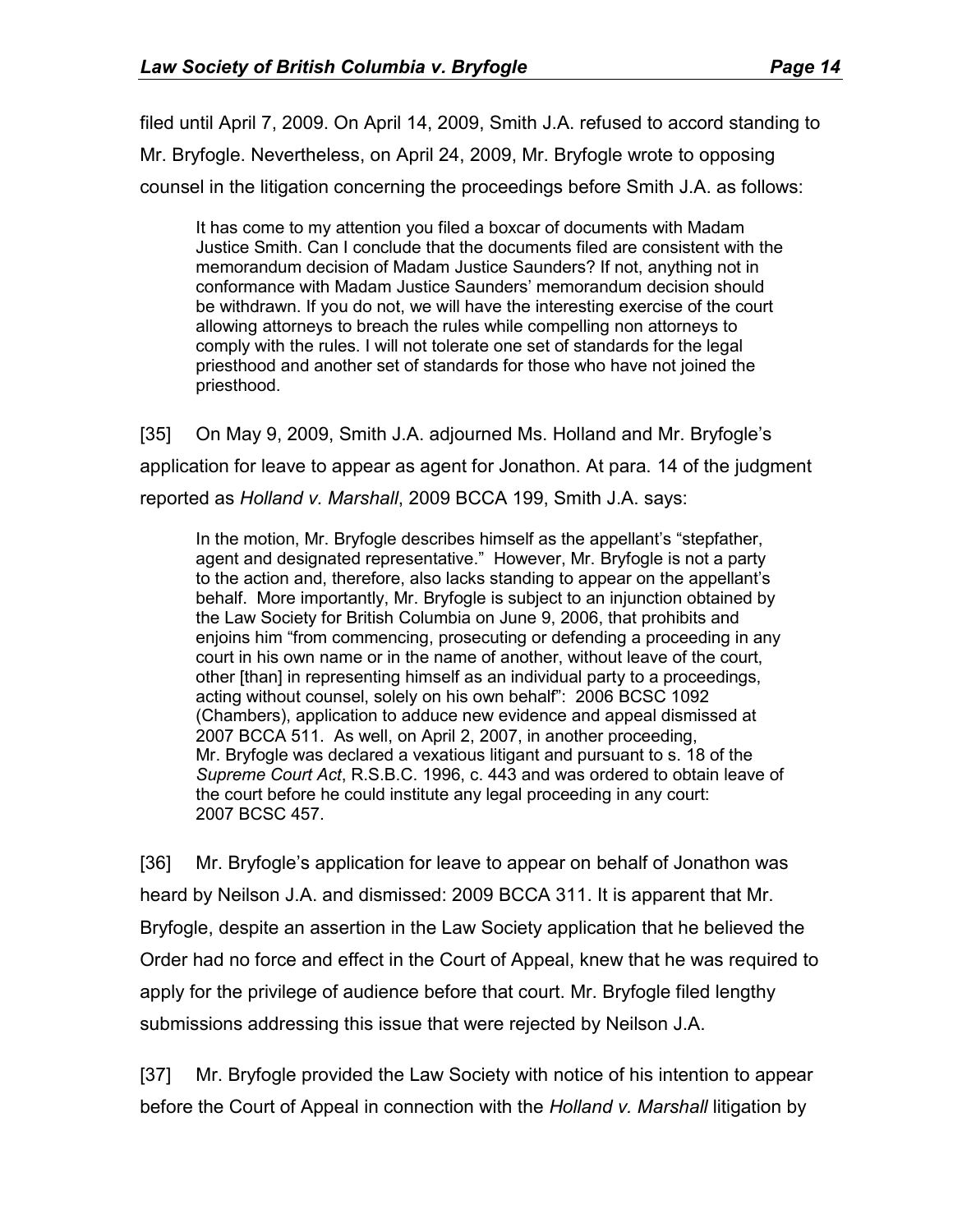letter dated December 4, 2008. He informed the Law Society that the appearance was scheduled for January 7, 2009. While the motion attached to this letter is signed by Mr. Bryfogle as agent for Jonathon, he advised the Law Society that he anticipated counsel, Mr. Hogg, would be representing Jonathon when the action was referred back to this Court. Mr. Bryfogle did not provide any additional notices to the Law Society with regard to his involvement in this litigation.

## *5. Trust Agreement*

[38] On October 24, 2007, Mr. Bryfogle created a trust in which Ms. Holland was the trustee. The declaration of trust refers to Ms. Holland's son Jonathon but he is not a beneficiary per se. The trust agreement is signed by Mr. Bryfogle as creator of the trust and by Ms. Holland as the trustee.

[39] Mr. Bryfogle did not advise the Law Society of this trust agreement or his involvement in the creation of this trust.

## **ARGUMENT**

[40] The Law Society acknowledges that it must prove the contempt beyond a reasonable doubt. Further, the Law Society argues that the test for contempt is described by the Court of Appeal in *North Vancouver (District) v. Sorrenti*, 2004 BCCA 316.

[41] The Law Society argues that Mr. Bryfogle acted in the capacity of solicitor of record for all of the above actions filed in this Court and the subsequent proceedings in the Court of Appeal. Mr. Bryfogle did not merely assist Ms. Holland, he directed her litigation as a solicitor would by drafting pleadings and submissions, corresponding with opposing counsel with regard to procedural and substantive issues, managing and reviewing all incoming documents and other materials relevant to the litigation, providing legal advice, and researching the law. While much of Mr. Bryfogle's assistance was in the form of affidavits filed in the actions, these affidavits contained argument and submissions on the issues raised by Ms. Holland and by opposing counsel. The Law Society also maintains that Ms. Holland's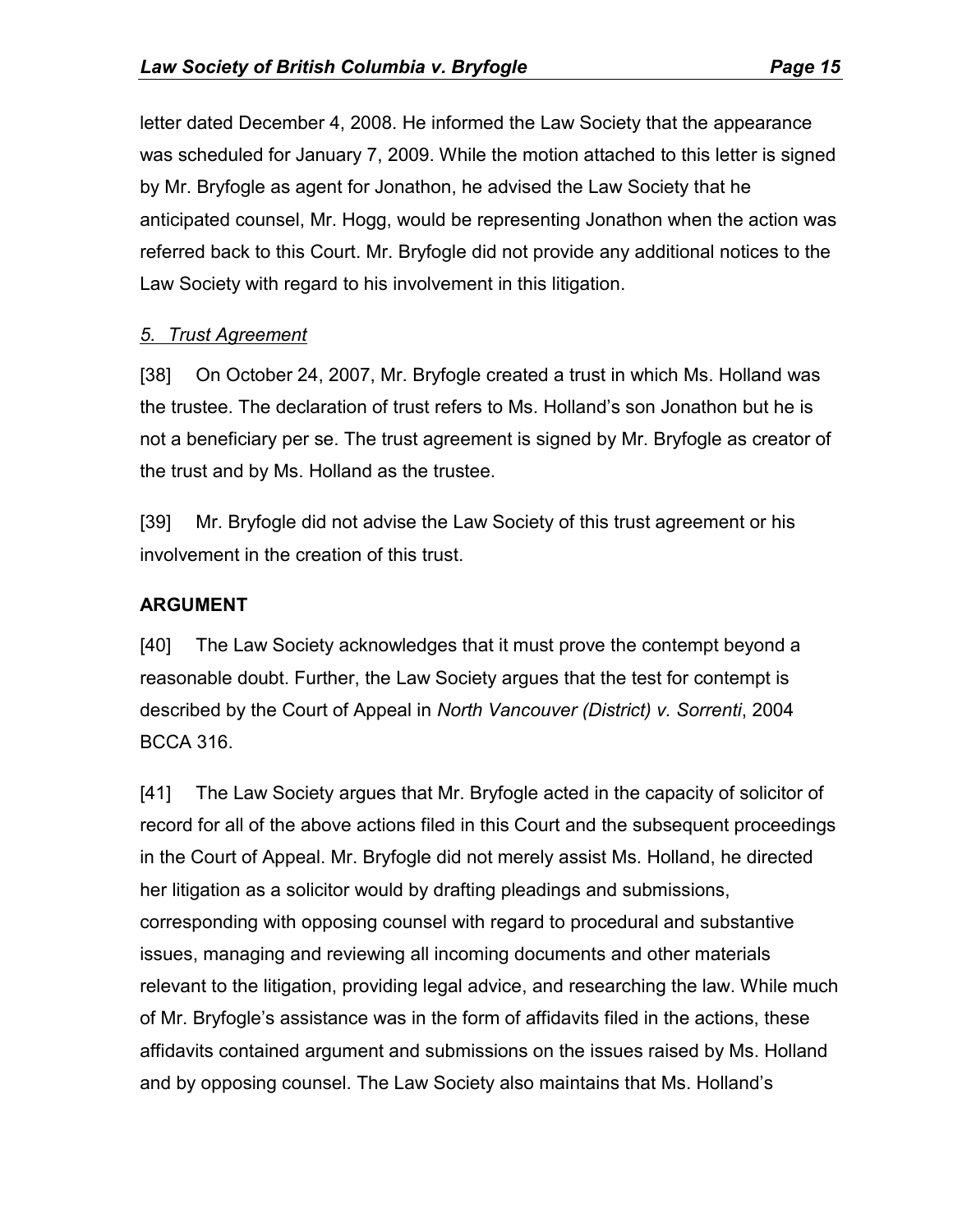affidavits and submissions were all drafted by Mr. Bryfogle. This conduct, argues the Law Society, constitutes a violation of the Order. It is irrelevant that Mr. Bryfogle was not paid for his services. In support of this argument, the Law Society relies upon *Law Society of B.C. v. Bryfogle*, 2006 BCSC 1092 at paras. 42-45; and *Law Society of B.C. v. Robbins*, 2011 BCSC 1310.

[42] The Law Society also maintains that Mr. Bryfogle deliberately and intentionally set out to circumvent the Order by assisting Ms. Holland with her litigation in this manner. Mr. Bryfogle ignored attempts by this Court and opposing counsel to bring to his attention the fact that he was in violation of the Order. Instead, Mr. Bryfogle steadfastly ignored warnings and claimed he was doing nothing wrong by giving assistance without remuneration. The Law Society argues Mr. Bryfogle's actions amounted to a calculated scheme to avoid the impact of the injunction on his desire to engage in the practice of law contrary to the Order.

[43] The Law Society argues that Mr. Bryfogle also violated the Order by failing to notify its General Counsel, or any of its staff members, of his involvement in the above litigation except once when he was scheduled to appear in the Court of Appeal in connection with *Holland v. Marshall.* The Law Society maintains the language of the Order was very clear. Any involvement in a legal matter or a proceeding whatsoever triggered an obligation to notify the Law Society.

[44] In regard to sentencing, the Law Society maintains only a committal to prison for a period of 30 days will deter Mr. Bryfogle from breaching the Order in the future. A jail term is necessary to send a message to him about the serious nature of his misconduct and to protect the public from the waste of time and court resources. The Law Society argues this is not a single breach of the Order where an opportunity to purge the contempt may be accorded to Mr. Bryfogle. In support of its position on sentence, the Law Society relies upon *Law Society of B.C. v. Dempsey*, 2007 BCSC 442; *Law Society of B.C. v. McLaughlin* (30 July 1992), Vancouver A861743 (S.C.); *Law Society of B.C. v. McLeod* (17 December 1998), Vancouver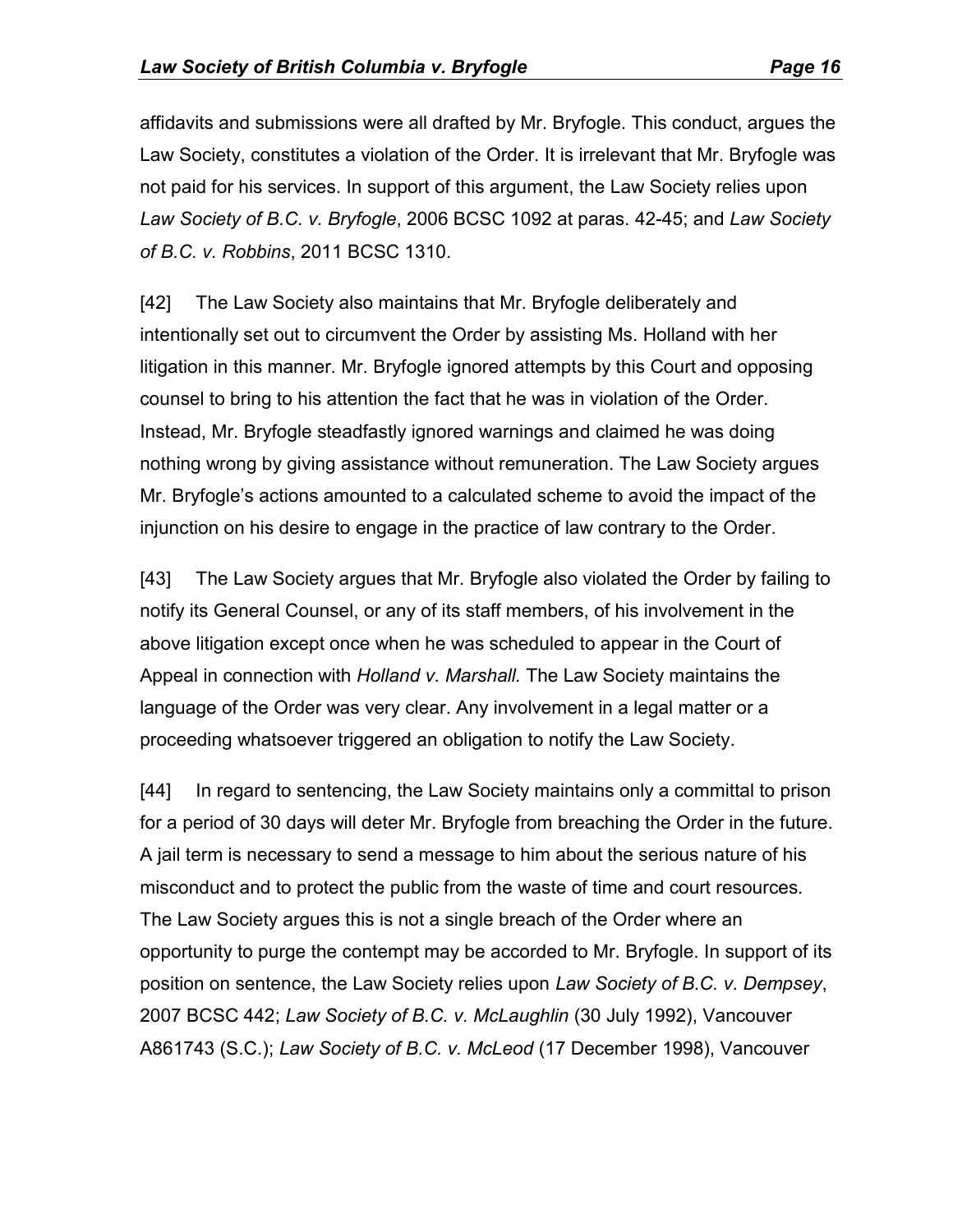A95228 (S.C.); *Frith v. Frith*, 2008 BCCA 2; and *United Food and Commercial Workers International Union Locals 175 and 633*, [2005] O.J. No. 4140 (S.C.J.).

[45] The Law Society argues a jail term is warranted because the misconduct was a calculated defiance of the Order and because Mr. Bryfogle expressed no remorse. There is also no prospect that he will pay a fine given his failure to pay any of the costs awarded against him to date and due to his assertions that he is without financial means to pay these costs.

[46] The Law Society seeks an order of special costs as the usual order in contempt proceedings: *Law Society of B.C. v. Yehia*, 2008 BCSC 1172.

[47] Mr. Bryfogle argues that the assistance he provided to Ms. Holland does not amount to the "prosecution" of litigation or a legal matter that was prohibited by the Order. While Mr. Bryfogle acknowledges that he cannot prosecute an action for someone else, even where he is not being paid for his services, he argues that helping his spouse with the drafting of pleadings, filing affidavits in support of her claims, organizing her files and managing documents as a secretary would do, is not prohibited by the term "prosecution". Alternatively, Mr. Bryfogle maintains that the broad definition given to the term "prosecution" by the court in *Robbins* was unknown to him and could not retroactively render his actions contemptuous. In this regard, Mr. Bryfogle notes that *Robbins* was issued by this Court in October 2011, long after the misconduct alleged by the Law Society.

[48] Mr. Bryfogle also raises several other defences. First, Mr. Bryfogle maintains he had no notice that the Law Society and others regarded the assistance he provided to Ms. Holland as a breach of the Order. Second, Mr. Bryfogle argues that until he received the Law Society's submission a few days prior to the hearing of this matter, he was completely unaware that the Law Society's contempt application related to that part of the Order prohibiting prosecution of litigation. Instead, Mr. Bryfogle believed the Law Society's complaint concerned the first part of the Order, which prohibited certain legal services for reward. Third, Mr. Bryfogle argued that due to comments by Hall J.A. during a Court of Appeal proceeding to the effect that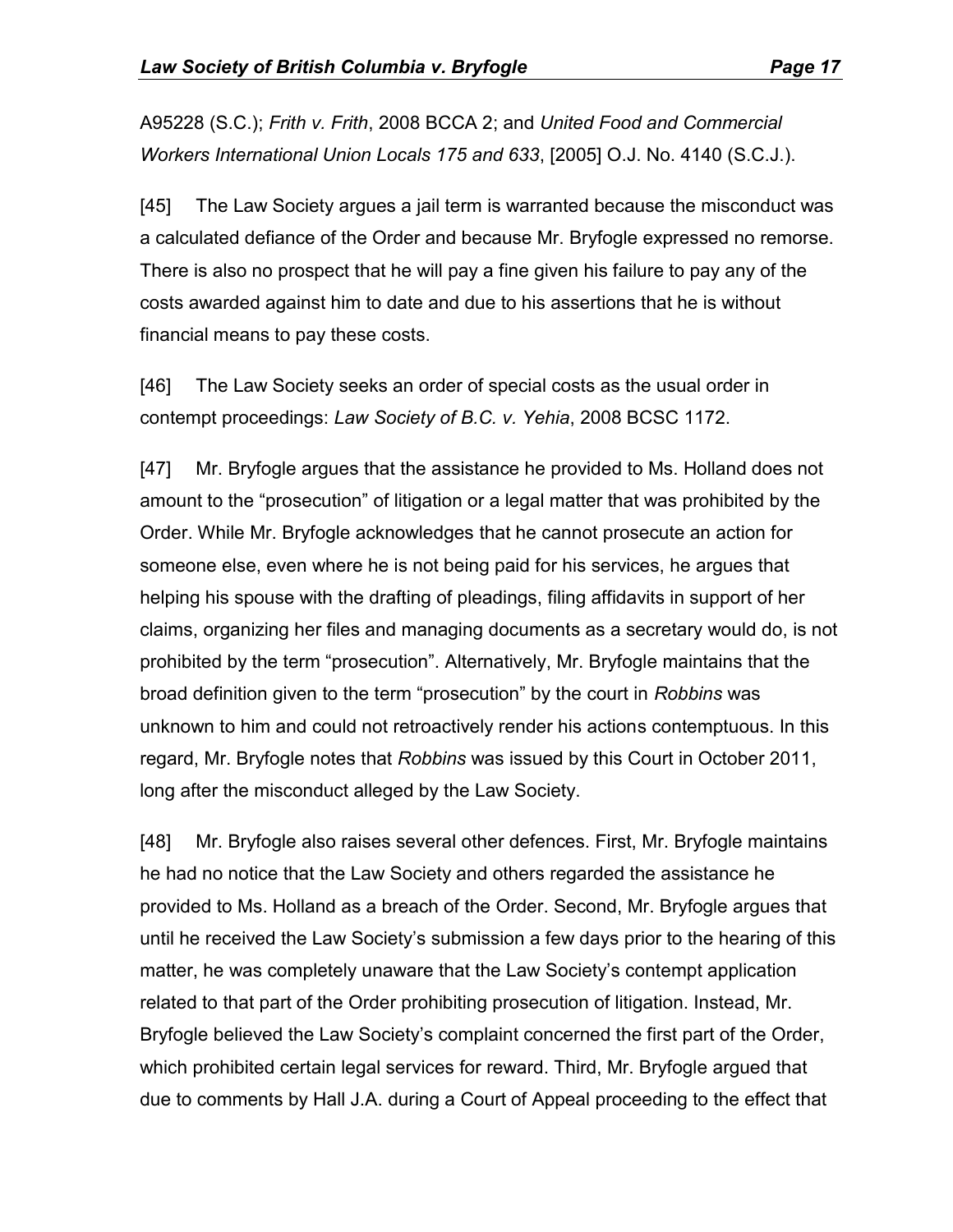the Order did not apply to that court, he believed there was no prohibition against appearances in the court in any capacity. Lastly, Mr. Bryfogle argues that he was only required to give notice to the Law Society if he intended to appear in court to make submissions on behalf of someone else. Mr. Bryfogle says that since the Order he has not made representations to the court on behalf of anyone. Nor has he provided legal services to another for a fee. Thus there was no need to notify the Law Society.

[49] In regard to sentence, Mr. Bryfogle argues that if he is found in contempt of the Order, he is unable to pay a fine given his financial circumstances. Further, he argues that a jail term is not warranted because the violation of the Order was not a conscious one and was not a course of conduct designed to circumvent the Order. He maintains there is no threat of future violations because he and Ms. Holland are divorced now and he is getting too old to provide competent legal services for anyone.

## **DECISION**

[50] The standard of proof in civil contempt proceedings is proof beyond a reasonable doubt. The test, as described by the Court of Appeal in *Sorrenti* at para. 14, is the intentional doing of an act which is prohibited by the Order. Intention means deliberate conduct as opposed to accidental or inadvertent. The intention may be inferred from all of the circumstances. There is no requirement to show public defiance.

[51] The starting point in this inquiry is the terms of the Order. Groberman J. clearly prohibited Mr. Bryfogle from acting contrary to both s. 15(1) of the *Legal Profession Act* and s. 15(5) of the *Act*. While the Order prohibited certain types of acts that constitute the practice of law provided the services were rendered for a fee or reward, the Order also prohibited certain conduct absolutely regardless of whether Mr. Bryfogle was paid or had any expectation of reward for his services. The terms of this aspect of the Order were discussed at paras. 39 and 42-45 of the judgment as follows: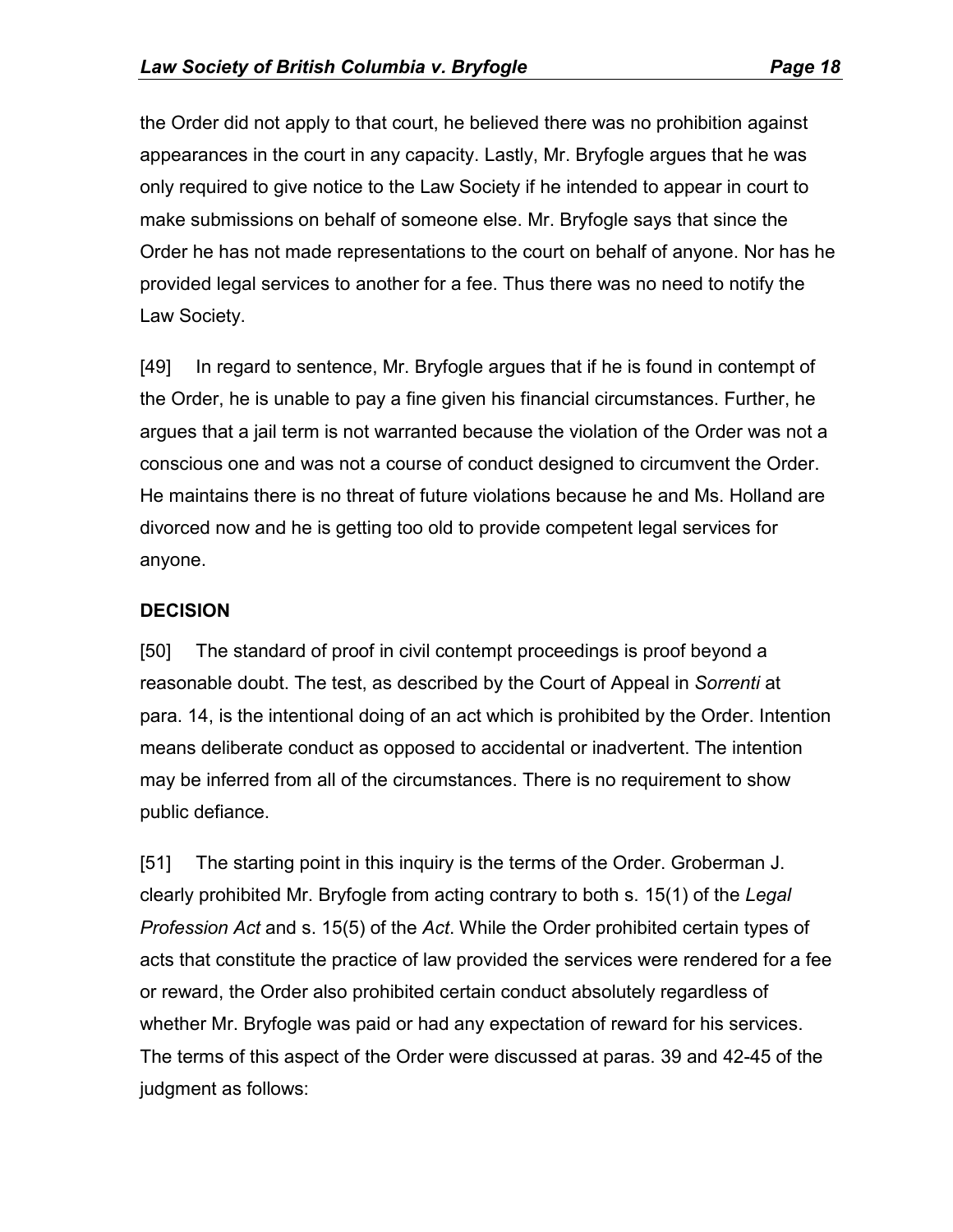[39] The second order will be start in the terms sought in the petition: "The respondent is prohibited and enjoined from commencing, prosecuting or defending a proceeding in any court in his own name or in the name of another person without leave of the court". The following words will be added, however, to paragraph 2: "other than in representing himself as an individual party to a proceeding, acting without counsel, solely on his own behalf." Thus, Mr. Bryfogle will be entitled to act in court on his own behalf where he is an individual party to a proceeding. He will not be entitled, however, to act for others.

...

[42] In granting this order, I recognize that there is, apparently, some debate as to whether s. 15(5) of the *Legal Profession Act* prohibits a person from commencing, prosecuting or defending a proceeding as an agent for another person if the person acting is not being paid for that service.

[43] In *Yal v. Minister of Forests*, 2004 BCSC 1253, Halfyard J. appears to have assumed that s. 15(5) does extend that far. More recently, in *Law Society of B.C. v. Dempsey*, 2005 BCSC 1277, Williams J. appears to suggest that it does not.

[44] In my view, the language of s. 15(5) is broad enough to prohibit a person from acting on behalf of another in commencing, prosecuting, or defending a proceeding. A person purporting to perform those acts as an agent for another is, in my view, "acting in the name of another person." I do not see that anything in s. 15(5) purports to qualify the phrase, "in the name of another person," by suggesting that it really means "in the name of another person, but for the benefit of the person who is acting." Accordingly, to the extent that Williams J.'s reasons may be seen as giving a restrictive interpretation to s. 15(5), I am in respectful disagreement and prefer the interpretation of the section given by Mr. Justice Halfyard.

[45] In the result, I am satisfied that s. 85 of the *Legal Profession Act* is sufficient authority to grant the relief that I have thus far referred to.

[52] Although it is clear from the above passages that the Order was intended to prohibit "prosecution" of litigation without expectation of fee or rewards, there is no discussion of what is meant by the term "prosecution". Indeed, it was likely unnecessary to embark upon such an inquiry because there was overwhelming evidence that Mr. Bryfogle had been practising law, giving legal advice, and appearing in court as an advocate for others and charging for his services.

[53] In *Robbins*, Grauer J. had occasion to review the case authorities addressing the meaning of s. 15 of the *Legal Profession Act.* Resorting to the historical development of this section of the *Act* to resolve apparent inconsistencies in the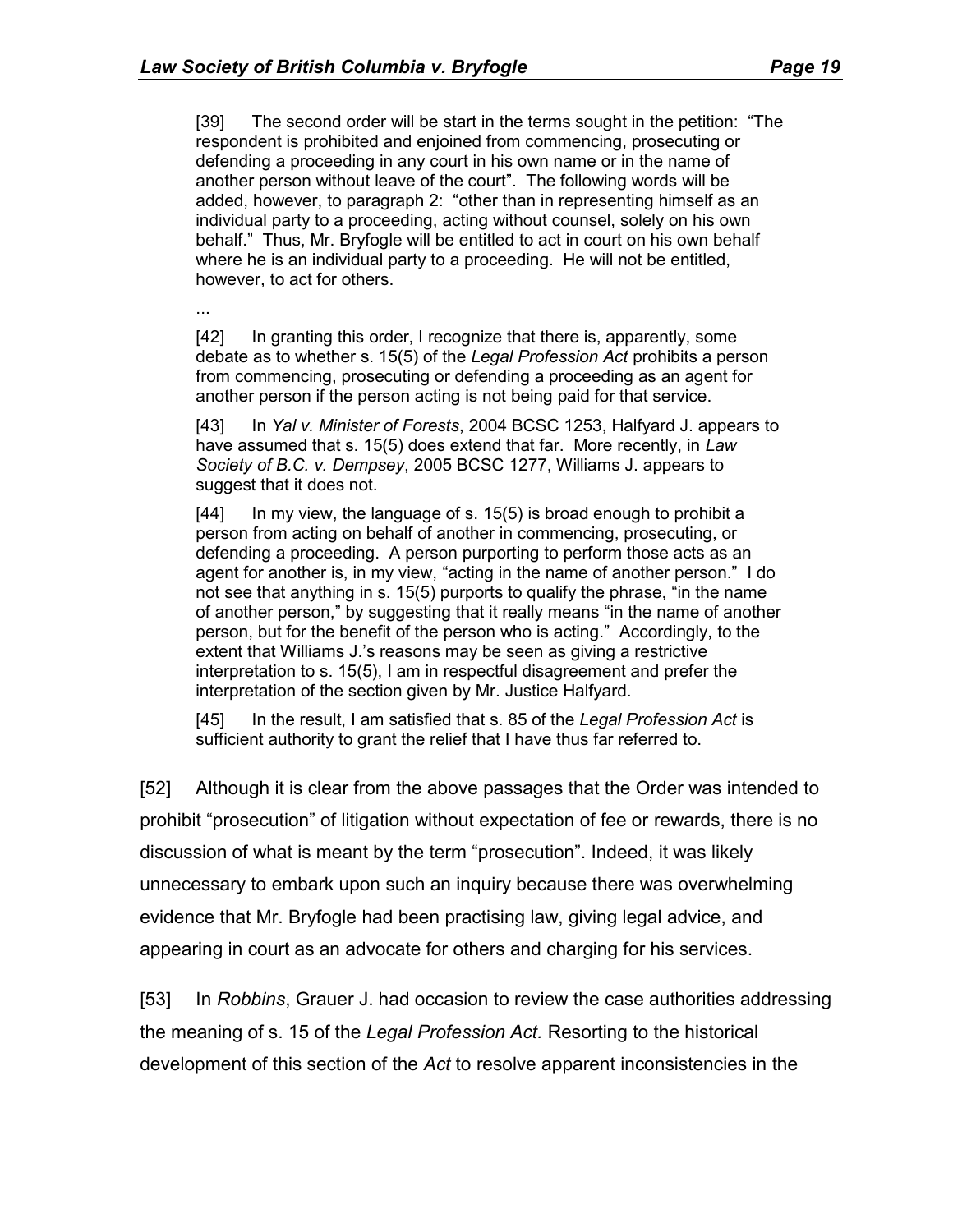interpretation of the current s. 15, Grauer J. summarized the conduct he included within the term "prosecution" at para. 38 of the judgment:

[38] It follows that if a person in the position of Mr. Robbins does nothing more than assist a party by appearing to speak on his or her behalf at a hearing for free, then he is not practising law and the Law Society is in no position to intervene. That person will be subject only to the court's overriding discretion, in the case of persons who are neither litigants nor lawyers, to grant or withhold a right of audience. Where, however, a person takes in hand not only advocacy or assisting in the drawing of a document, but also the overall prosecution or defence of a proceeding, as a solicitor was wont to do, then he is practising law, or at least contravening section 15(5), and the Law Society may intervene.

[54] In my view, Grauer J.'s interpretation of s. 15 of the *Act* in *Robbins* is correct. It properly explains the interplay between s. 15(1) of the *Act*, which prohibits acts of advocacy that constitute the practice of law when rendered for a fee and s. 15(5) of the *Act*, which prohibits the conduct of a solicitor's practice by a layperson even where no fee is charged. See: *Robbins* at para. 37.

[55] Applying this concept of the term "prosecution" to the facts of this case, I find there is overwhelming evidence that, since the pronouncement of the Order, Mr. Bryfogle has taken on, if not the overall direction of Ms. Holland's various civil actions, a joint prosecution and defence of those actions on her behalf. While Mr. Bryfogle argues that filing affidavits in support of Ms. Holland's claims in response to the applications of opposing counsel is not prohibited by the Order, his affidavits do not merely provide evidence in support of Ms. Holland's case. Mr. Bryfogle's affidavits are submissions of law and legal opinion dressed up in the format of an affidavit. Mr. Bryfogle uses the vehicle of an affidavit to make accusations of bad faith and abuse of process against the opposing parties and their counsel, to argue for dismissal of the defendants' statements of defence as frivolous and vexatious, and to argue both the merits and the procedural aspects of Ms. Holland's numerous claims.

[56] Ms. Holland signs the pleadings in her actions and the notices of motion she files. However, even where Ms. Holland's name appears on a document, its language and format have the distinct mark of Mr. Bryfogle's colourful prose. In my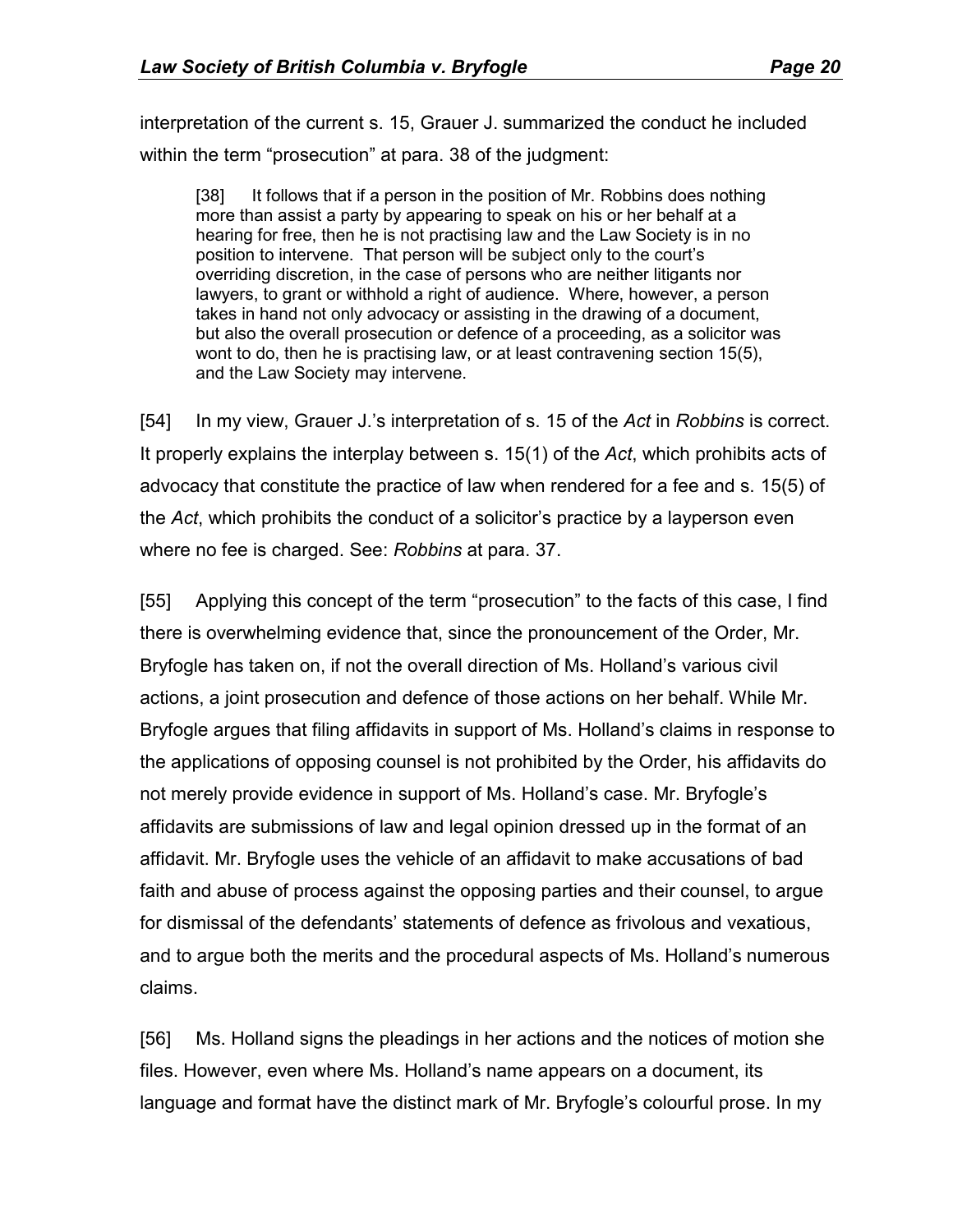view, it is an inescapable conclusion that Mr. Bryfogle has been a major contributor to documents Ms. Holland has filed under her name in all of the proceedings described in this complaint.

[57] However, Mr. Bryfogle's representation of Ms. Holland goes far beyond creating affidavit submissions that she is able to present to the court. He also communicates directly with opposing counsel on behalf of Ms. Holland and addresses such matters as the procedural requirements of service, production of documents, compliance with court orders, allegations of suppressing evidence, and improper conduct by counsel and parties. These are matters that go well beyond the functions of a legal secretary or assistant.

[58] It is apparent that Mr. Bryfogle types and reviews all of the legal documents produced by Ms. Holland and carries out legal research on aspects of the law that she has no apparent knowledge of. Mr. Bryfogle also gathers evidence for Ms. Holland in the same manner as a solicitor of record would gather evidence for a client. He is acutely aware of every document that has been served on Ms. Holland and which she has served on opposing counsel and the defendants. He discusses these documents with opposing counsel and refers to them in his submission affidavits.

[59] Moreover, Mr. Bryfogle attends court with Ms. Holland on a regular basis and during the proceedings gives her advice and counsel. Mr. Bryfogle takes notes of court proceedings, which are subsequently used in his affidavits submissions. Although providing this service to his spouse does not, standing alone, constitute prosecution of litigation within the meaning of s. 15(5) of the *Act*, it is the totality of Mr. Bryfogle's actions that constitutes the acts prohibited by this provision.

[60] In at least one action, *Bryfogle v. Bryfogle*, it is clear that Ms. Holland was a proxy for a claim that should rightfully have been filed by the spouses jointly. Indeed, Ms. Holland's original statement of claim expressly acknowledged that Mr. Bryfogle was harmed by the acts alleged to have been committed by the defendants due to her claim for damages on his behalf. Her subsequent advice to Cole J. that Mr.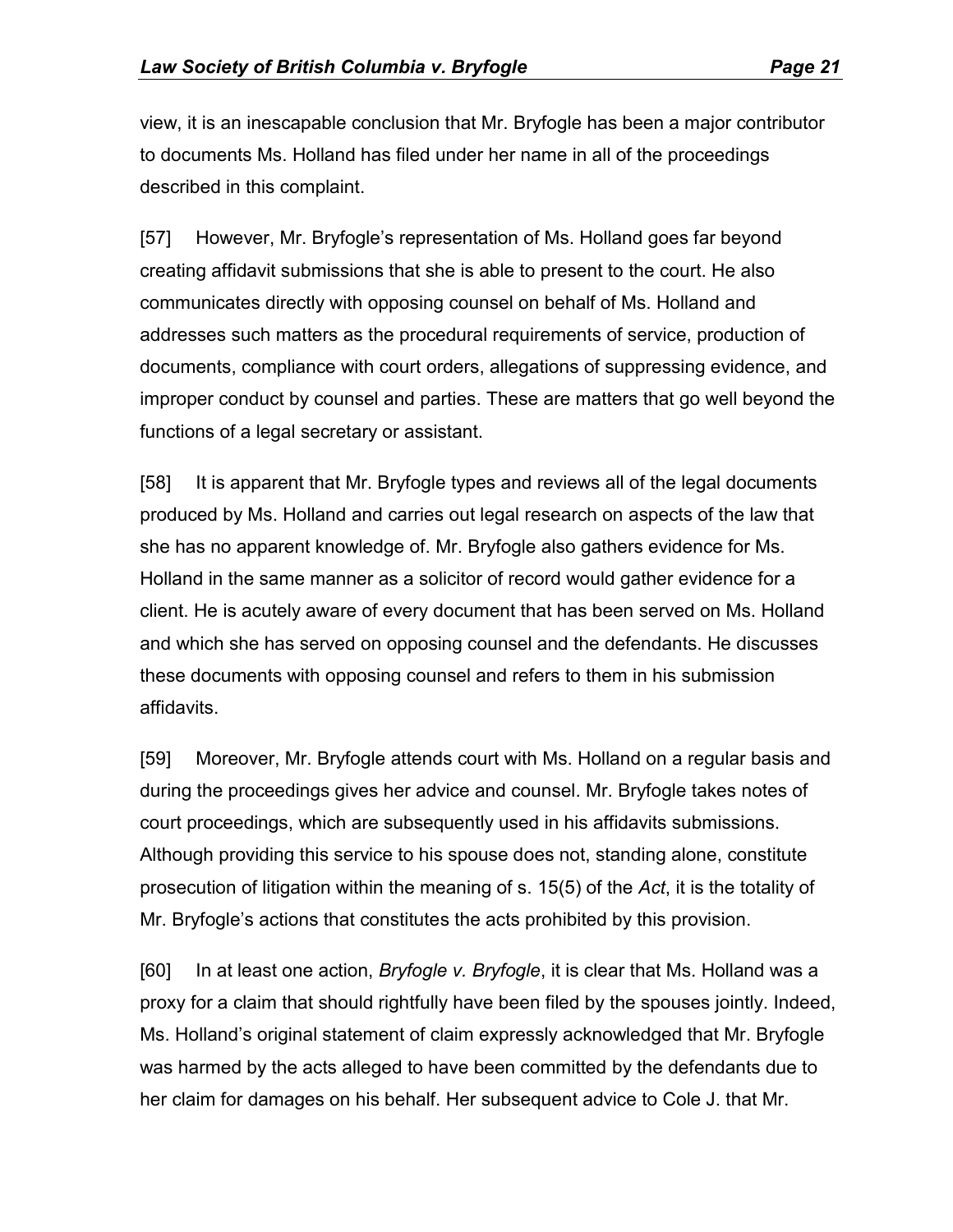Bryfogle may apply to be joined as a party to the action is further evidence that he was the driving force behind this litigation.

[61] The action itself essentially concerns slanderous statements made by the defendants that caused economic harm to Mr. Bryfogle and only incidentally to Ms. Holland due to her association with Mr. Bryfogle. As in the earlier actions filed by Ms. Holland, Mr. Bryfogle swore affidavits that contained submissions of law and legal opinions about the merits of the action and the defence. He communicated directly with opposing counsel on procedural and substantive issues and he appeared in court as Ms. Holland's confidant and advisor as he had in the other actions.

[62] Both Ms. Holland and Mr. Bryfogle attempted to downplay the assistance he provided to her during these various legal proceedings. I found both these individuals to be disingenuous witnesses. They attempted to retract clear admissions in the affidavits filed in this complaint without providing plausible explanations. Ms. Holland was clearly an advocate for her now ex-husband and did not testify as a disinterested third party.

[63] Neither of these individuals was able to give reliable evidence of their actions or words. Mr. Bryfogle, in particular, advised the court that until the Law Society served him with their legal submission he failed to appreciate their case was based on the fact that he had prosecuted actions on behalf of Ms. Holland and not on evidence that he accepted a fee for legal services. This statement, however, was completely false. The transcript of the proceedings before Wong J. to address preliminary motions brought by Mr. Bryfogle in this complaint clearly revealed that by June 28, 2011, he was well aware of the nature of the Law Society's complaint. Mr. Bryfogle described the Law Society's complaint to Mr. Justice Wong as follows:

... What we're here for today is that -- and it may well get resolved -- when I saw the new application I finally figured out I believe what the Law Society is trying to say. If I had violated Mr. Justice Groberman's order by going out and getting a pay from somebody, a third party, for legal work, I would be in gross violation of the order. What I have instead is I have -- without noticing the Law Society -- I have 1,000 -- 10,000 times given legal advice. I have assisted my wife because I have 30 years of legal experience. I have helped briefs, I have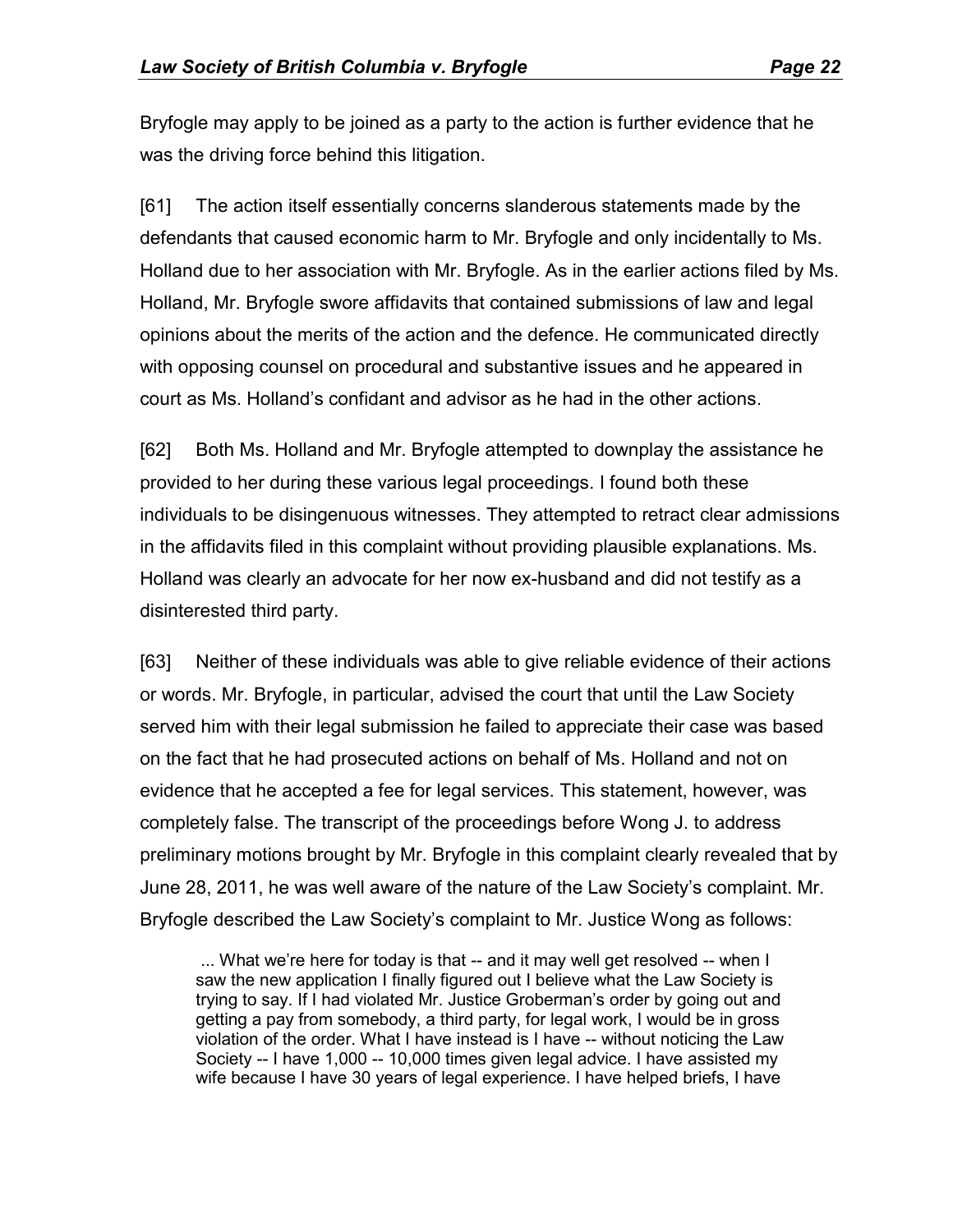helped her do briefs. I have edited her pleadings. But they're always signed by her.

[64] Mr. Bryfogle and Ms. Holland also testified that Hall J.A. pronounced a ruling that rendered the Order ineffective in the Court of Appeal. They both used the ruling of Hall J.A. as justifications for Mr. Bryfogle's appearances in that court after the Order was pronounced. Ms. Holland was unable to provide any details of when or in what context Hall J.A.'s ruling was made. It was only at the conclusion of the hearing that Mr. Bryfogle recalled that the ruling was made during the appeal of Meiklem J.'s decision in *Bryfogle v. School District No. 49 et al*, 2007 BCSC 457, wherein he was found to be a vexatious litigator. In this context, it is quite apparent that Hall J.A. meant that Mr. Bryfogle could prosecute his own appeals without contravening the Order. However, throughout the proceedings, Ms. Holland and Mr. Bryfogle incorrectly led this Court to believe that Hall J.A. ruled on the matter and found that the Order had no application at all to proceedings in the Court of Appeal.

[65] It is also apparent that, except on one occasion, Mr. Bryfogle has failed to notify the Law Society through its General Counsel, or through any other member of its staff, that he is involved in litigation and other legal matters. The language of the Order is very clear; the obligation to inform arises whenever Mr. Bryfogle becomes involved in litigation or other legal matters in any manner whatsoever. Mr. Bryfogle admits that he had knowledge of the Order and its terms. Mr. Bryfogle's involvement in the creation of the trust agreement and his involvement in all of the litigation described above clearly and unequivocally gave rise to an obligation to notify the Law Society and he has failed to do so on many occasions since the pronouncement of the Order.

[66] In summary, I find it is beyond a reasonable doubt that Mr. Bryfogle breached the terms of the Order by prosecuting litigation on behalf of Ms. Holland and by failing to notify the Law Society of his involvement in this litigation and the trust agreement.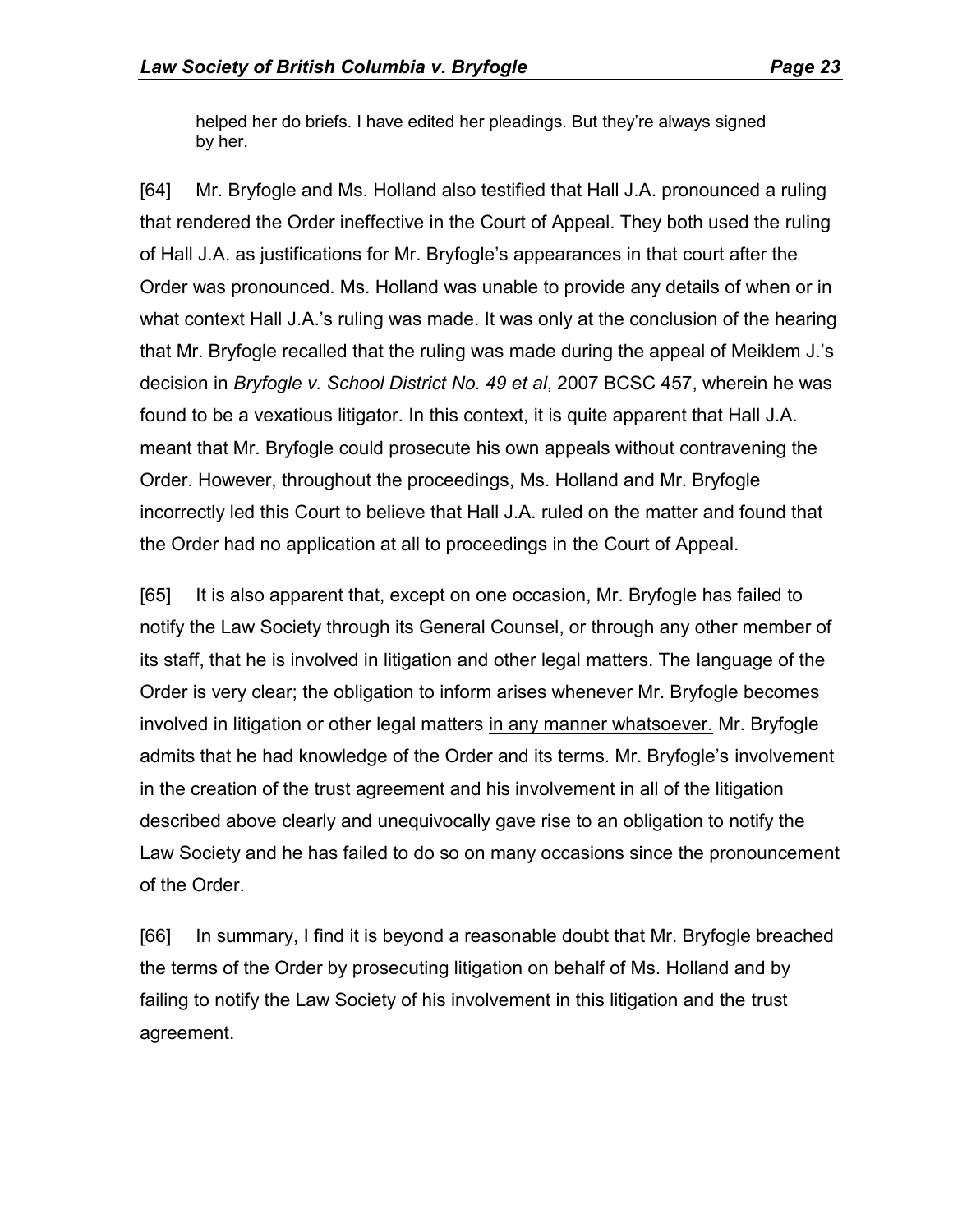[67] The question remains whether the Law Society has proven beyond a reasonable doubt that Mr. Bryfogle intentionally violated the Order. While it may well be that Mr. Bryfogle innocently misunderstood Hall J.A.'s reference to the application of the Order in the Court of Appeal, there can be no doubt that he understood the Order prohibited him from appearing in this Court. Thus any defence to this complaint based on comments by Hall J.A. concerning the application of the Order could only be confined to proceedings in the Court of Appeal. Even this proposition is not entirely true as Mr. Bryfogle's only notice to the Law Society concerned an appearance he intended to make in the Court of Appeal.

[68] Further, I find no merit in Mr. Bryfogle's assertion that he was unaware that the Law Society believed he was acting in contravention of the Order. Mr. Bryfogle must have been cognizant of the ruling by Rogers J. on September 3, 2008, that his affidavits could not be filed in support of Ms. Holland's motions in the *Holland v. James* action due to the terms of the Order. Mr. Bryfogle was present in the courtroom during these proceedings. Moreover, Mr. Bryfogle swore an affidavit in the same proceeding on September 29, 2008, which contained criticism of the ruling of Rogers J. and argument on the proper interpretation of the Order. Thereafter Mr. Bryfogle continued to file the same type of legal submissions dressed up as affidavits on behalf of Ms. Holland in other proceedings. In addition, prior to the ruling of Rogers J., opposing counsel in the *Holland v. James* matter brought to Mr. Bryfogle's attention his apparent violation of the Order and Mr. Bryfogle was aware that the Law Society had been contacted about this matter by counsel.

[69] The propriety of Mr. Bryfogle's actions was brought to his attention again in the spring of 2009 when the Law Society first served notice of this complaint. Nevertheless, Mr. Bryfogle maintained what he was doing was in compliance with the Order because he was not accepting a fee or reward from Ms. Holland. The issue came to a head in the *Bryfogle v. Bryfogle* action where opposing counsel attempted to set down a motion to have Mr. Bryfogle's involvement in this litigation declared contemptuous of the Order. Not only did Mr. Bryfogle's involvement in the action escalate in response to the allegation of contempt, but he continued to act in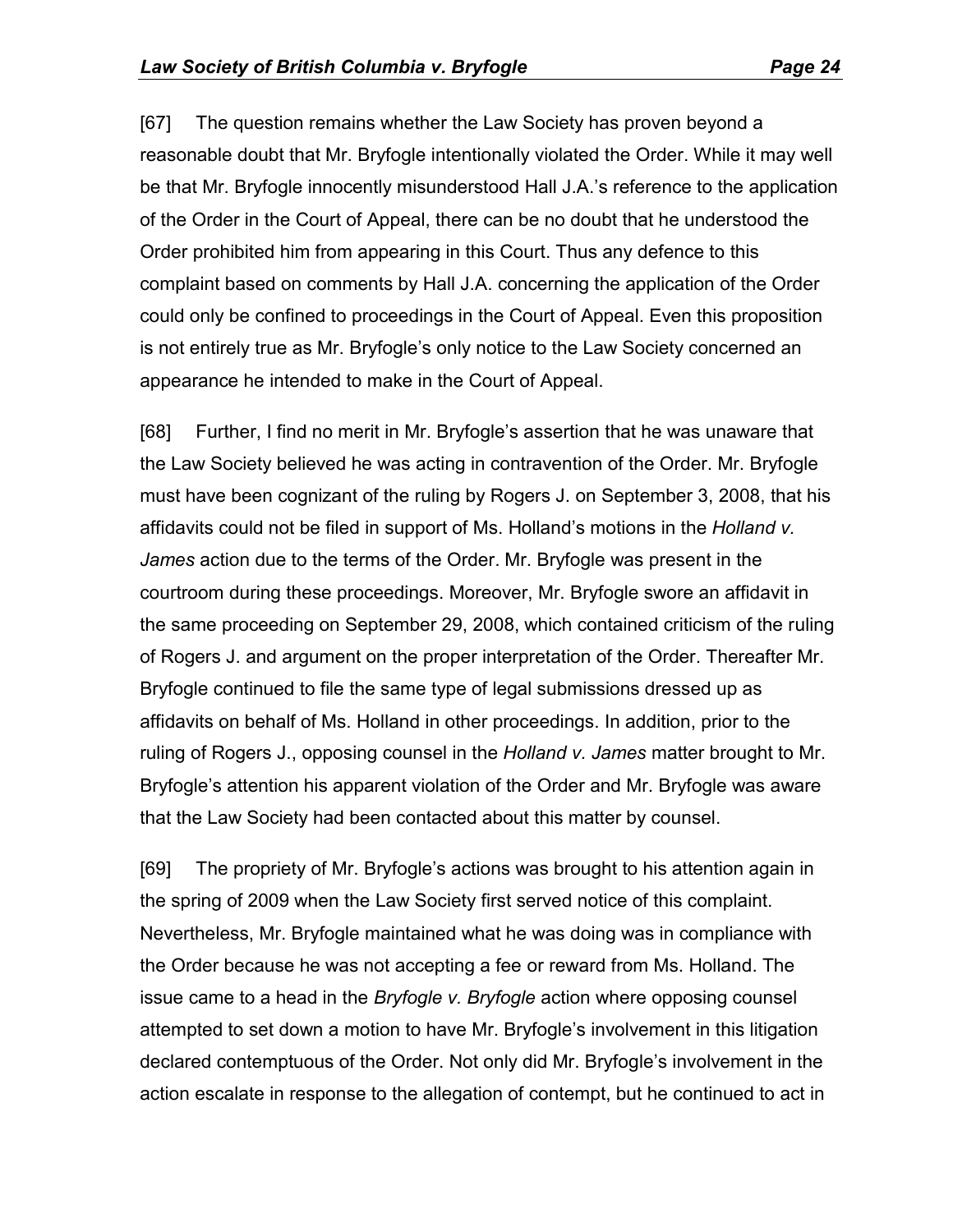the capacity of solicitor of record for Ms. Holland by addressing with the court and with opposing counsel substantive and procedural issues arising out of her claim and her defence to the defendants' applications.

[70] While I am satisfied beyond a reasonable doubt that Mr. Bryfogle was acutely aware that the assistance he was providing to Ms. Holland was regarded as a violation of the Order by both the Law Society and opposing counsel in the various actions, it is argued that the language used in the Order does not make it clear what is meant by the term prosecution. Mr. Bryfogle argues that until *Robbins* there were no clear parameters defining when providing legal assistance becomes prosecution.

[71] The Law Society argues that the meaning of prosecution in s. 15(5) has always been clear. The only real dispute has been whether prosecution without reward was caught by the legislation. In my view, however, Grauer J., in *Robbins*, identified ambiguity in the interplay between prohibited acts by a layperson that were acceptable if not for reward and acts that were prohibited absolutely whether or not the layperson was paid. He addressed not only the aspect of remuneration but also the distinction between the prosecution of a case and practising law as that is defined by the *Legal Profession Act.* Grauer J. referred to the faulty drafting of this legislation and said at para. 37 of *Robbins*:

[37] In my view, that historical distinction is important to the interpretation of these provisions and helps clarify the confusion to which the inelegance of the drafting has given rise. It provides the key to understanding the difference between "appearing as counsel or advocate" and other actions included in the definition of "practice of law" if done for a fee, on the one hand, and the reference in section 15(5) to commencing, prosecuting or defending a proceeding, on the other. The former, particularly including the barrister's work of appearing at a hearing as advocate for a party, do not constitute the practice of law if done for free. The latter, incorporating the litigation solicitor's practice of commencing, prosecuting and defending a proceeding, does, whether done for a fee or not. This distinction survives today in the use of the terms "solicitor" or "solicitor of record" to designate the lawyer or firm responsible for the conduct of the litigation on behalf of the party in question, and the term "counsel" to designate the lawyer who will actually appear in court on behalf of that party. The two may but need not be the same individual.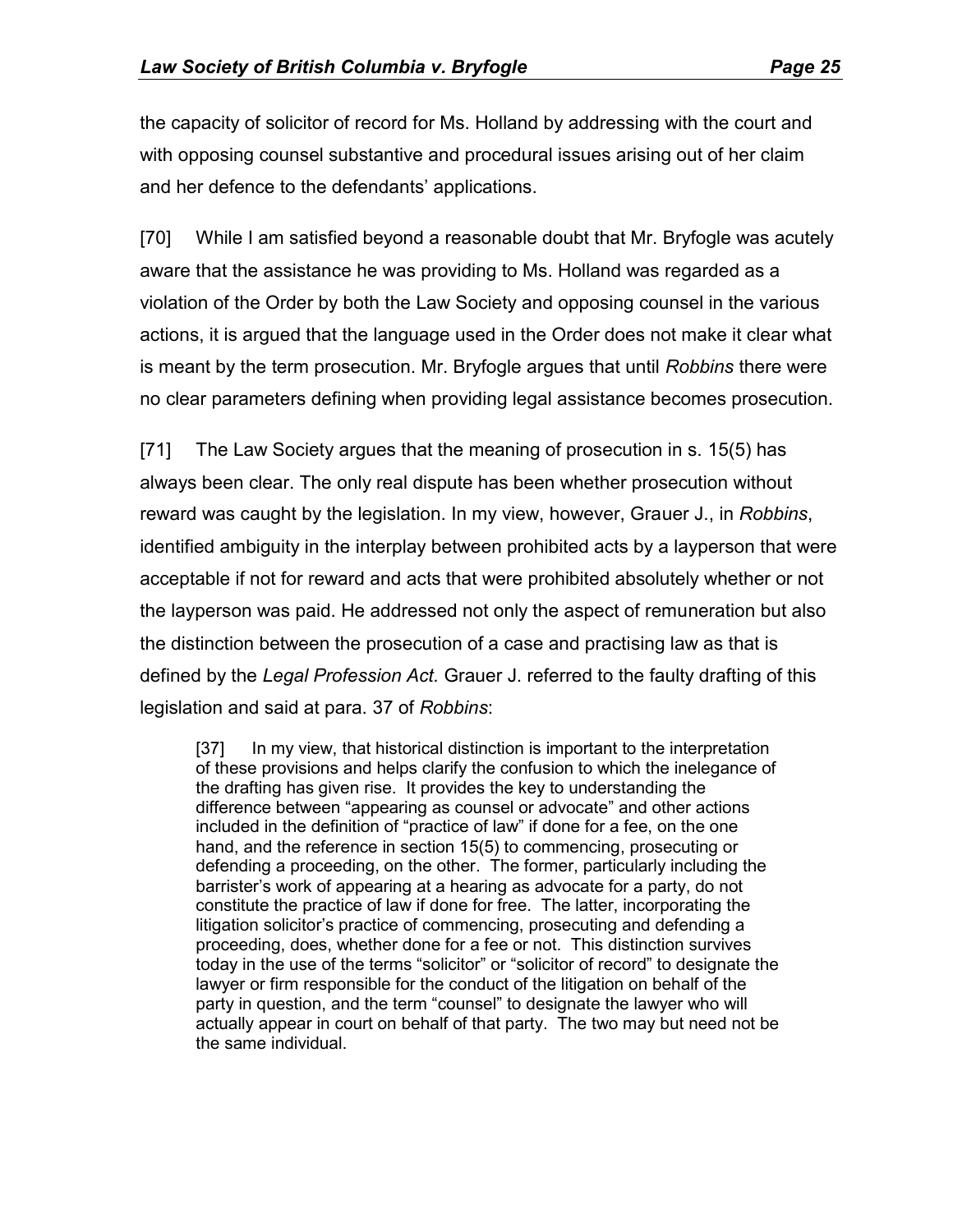[72] Given Grauer J.'s comments about the ambiguity in the legislation, it may be understandable that a layperson like Mr. Bryfogle, who is invariably self-represented, would not fully appreciate what acts constituted prosecution in the context of s. 15(5) of the *Act*. Mr. Bryfogle's confusion about the Law Society's position is evident in his submissions addressing allegations of contempt that arose in the context of Ms. Holland's various civil actions and in the context of the Law Society's complaint. In these submissions Mr. Bryfogle focused on the issue of reward or remuneration for legal services rather than on a characterization of his actions as outside the definition of "prosecution".

[73] As described above, there is no doubt that Mr. Bryfogle knew the Law Society regarded his involvement in Ms. Holland's litigation as a breach of the Order. However, the Law Society did not correspond with Mr. Bryfogle to identify precisely what it regarded as "prosecution" in violation of the Order and demand that he cease and desist. Further, although the Law Society's complaint was originally filed in the spring of 2009, the matter was not set down for hearing and the subject complaint was not filed until June 23, 2011. It was not until the June 28, 2011 proceedings before Wong J. that Mr. Bryfogle demonstrated he understood the Law Society's position. All of the acts made the subject of this complaint occurred prior to that date.

[74] There is no doubt that my suspicions are raised about Mr. Bryfogle's understanding of what it meant to prosecute an action on behalf of Ms. Holland in breach of the Order. In light of the contempt application filed by opposing counsel in Ms. Holland's litigation, one would have thought the prudent course of action would be to seek clarification from the Law Society or the court as to what precisely was meant by "prosecuting" litigation.

[75] Further, it may be reasonable to draw an inference of knowledge that his actions violated the Order from Mr. Bryfogle's practice of including legal argument in affidavits. On the surface these affidavits are a colourable attempt to disguise the true nature of the assistance he was providing Ms. Holland. However, it is also equally reasonable to infer that Mr. Bryfogle failed to appreciate the difference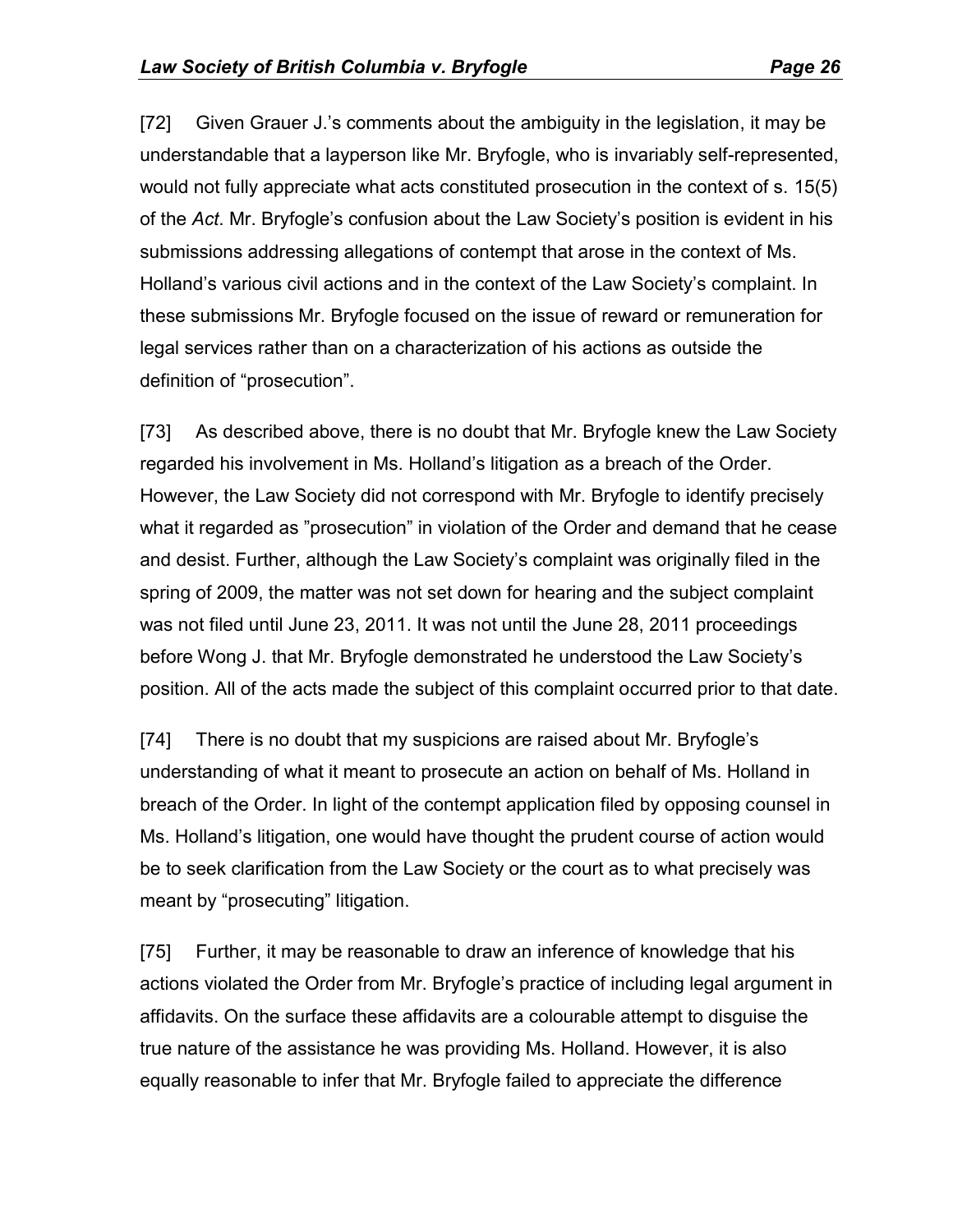between evidence that may properly be included in an affidavit and legal argument which should not form part of an affidavit. While Mr. Bryfogle boasts substantial knowledge of the law, even a cursory examination of his affidavits and submissions illustrates that his understanding of Canadian law and legal process is woefully inadequate. Numerous judges of this Court and the Court of Appeal have commented on the serious problems created by Mr. Bryfogle's incompetence as a

legal advocate. There is also no evidence to suggest that Mr. Bryfogle's practice of including legal argument and opinion in his affidavits only began after the Order was pronounced.

[76] Lastly, it is suspicious that Mr. Bryfogle used Ms. Holland as a proxy to commence an action against his family members for defamation; however, the decision to do so was likely to avoid the impact of the vexatious litigator order imposed by Meiklem J. When Ms. Holland commenced *Bryfogle v. Bryfogle*, she was not yet subject to a vexatious litigator order. Mr. Bryfogle's compliance with the order of Meiklem J. is not before me.

[77] In summary, while there is evidence from which the Court may infer that Mr. Bryfogle deliberately violated the Order with knowledge that his actions constituted "prosecution" of litigation, I have a reasonable doubt about this issue.

[78] I am satisfied beyond a reasonable doubt that Mr. Bryfogle intentionally violated the Order by failing to notify the Law Society of his involvement in Ms. Holland's various actions. While Mr. Bryfogle may have been unaware that his actions constituted "prosecution", he could not have been mistaken about the duty to report his actions to the Law Society. Any involvement whatsoever must be reported to the Law Society. There is no qualification as to the extent or nature of his involvement. Mr. Bryfogle was clearly aware of the obligation to notify the Law Society even when his participation in an action was minimal. Indeed, he notified the Law Society of an appearance in the Court of Appeal in January 2009 in connection with the *Holland v. Marshall* litigation. The notice indicated that his involvement would be nominal as it was expected that legal counsel would be acting for Jonathon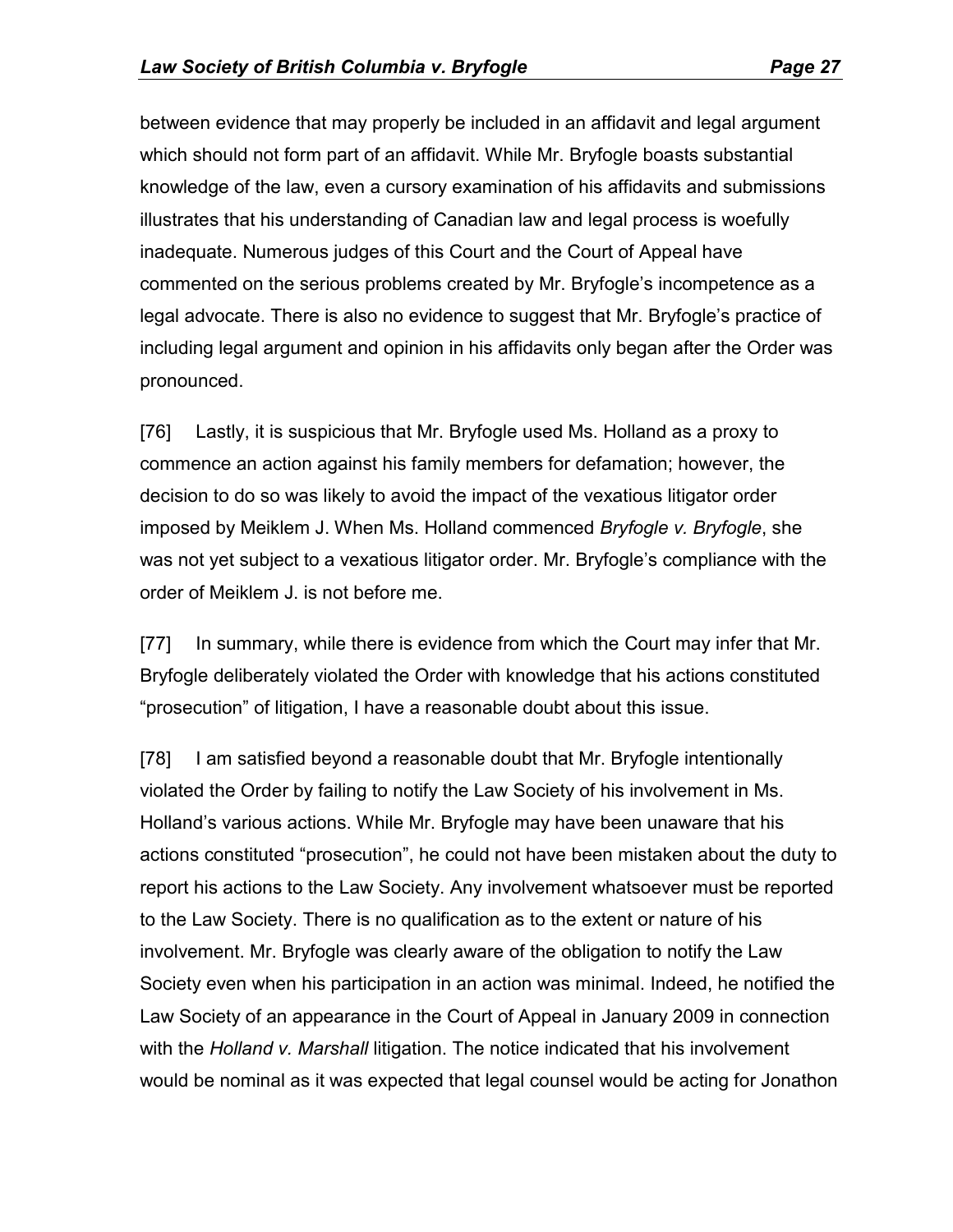when the matter was referred back to this Court. Mr. Bryfogle argued that the Law Society never took any steps to warn him about becoming involved in an action without complying with the notification requirement in the Order. However, unless opposing counsel brought the matter to the attention of the Law Society, it would only be through notification by Mr. Bryfogle that the Law Society would become aware of his actions or his intention to become involved in litigation. This was obviously the intention behind the notification term of the Order.

[79] Accordingly, I find Mr. Bryfogle guilty of civil contempt by failing to notify General Counsel of the Law Society of his involvement in the four actions described in the Notice: *Holland v. James et al*, *Holland v. HMTQ et al*, *Holland v. Marshall*, and *Bryfogle v. Bryfogle et al*. I also find Mr. Bryfogle guilty of contempt by failing to notify the General Counsel of the Law Society of the trust agreement dated October 24, 2007, in which he is named as the "creator".

[80] Turning to the appropriate sentence, the following factors are relevant to punishment for civil contempt:

- 1. the gravity of the offence;
- 2. the need to deter the offender;
- 3. the past record and character of the offender and, in particular, whether this is a first offence;
- 4. the need to protect the public from the offender's misconduct;
- 5. the extent to which the offender is able to pay a monetary penalty; and
- 6. the extent to which the breach was flagrant and wilful and intended to defy the court's authority.

[81] Conduct that threatens the proper administration of justice is particularly grave and clearly aggravates the offender's contempt: *Majormaki Holdings LLP v. Wong*, 2009 BCCA 349 at para. 25.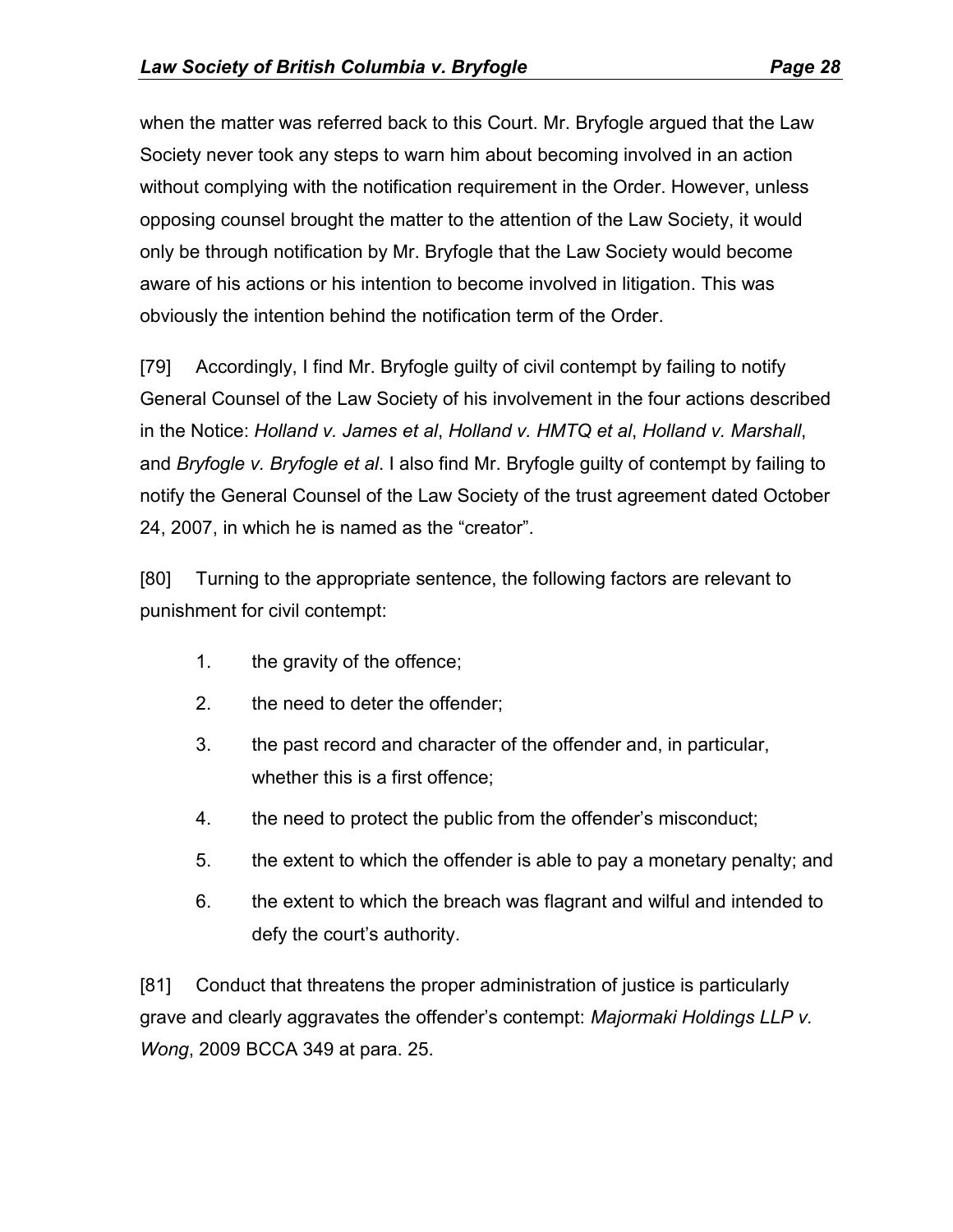[82] Applying these factors to Mr. Bryfogle's case, I find the failure to notify the Law Society of his involvement in Ms. Holland's litigation on numerous occasions is a serious violation of the Order. His failure to comply with the Order effectively insulated his actions from the Law Society's supervision. The Law Society was forced to rely upon reports from opposing counsel concerning Mr. Bryfogle's involvement in litigation. These reports would necessarily be after the fact. By failing to notify the Law Society himself, Mr. Bryfogle precluded the Law Society from taking proactive steps to prevent him from carrying out his intentions. Due to the large number of civil actions Ms. Holland commenced between 2007 and 2010, the Law Society could not reasonably be expected to monitor Mr. Bryfogle's involvement in the litigation without timely and adequate notification by Mr. Bryfogle.

[83] Although this is the first order of contempt against Mr. Bryfogle, the numerous violations of the Order over a period of four years further aggravate his misconduct. There is also a need to protect the public and the integrity of the justice system by the sentence imposed. Mr. Bryfogle's involvement in Ms. Holland's litigation has caused considerable problems and unnecessary expense. Mr. Bryfogle consistently attacks opposing counsel with unfounded assertions of professional misconduct; he causes a considerable waste of public monies by supplying Ms. Holland with legal arguments that are bound to fail; and his lack of competence in legal process and advocacy have led to numerous costs awards that he and Ms. Holland are unable to pay. He is quite simply a menace to the justice system.

[84] The need to deter Mr. Bryfogle to ensure future compliance with the Order is somewhat minimized by the fact that both Mr. Bryfogle and Ms. Holland have been declared vexatious litigators and must obtain the consent of the court to commence an action. Mr. Bryfogle also points to his divorce from Ms. Holland and his advanced age as substantial impediments to his continued involvement in her lawsuits. However, Mr. Bryfogle has completely ignored the statements of this Court and the Court of Appeal with regard to his incompetence as a legal advocate. He still has a substantial library of Canadian and American law and has always been very keen to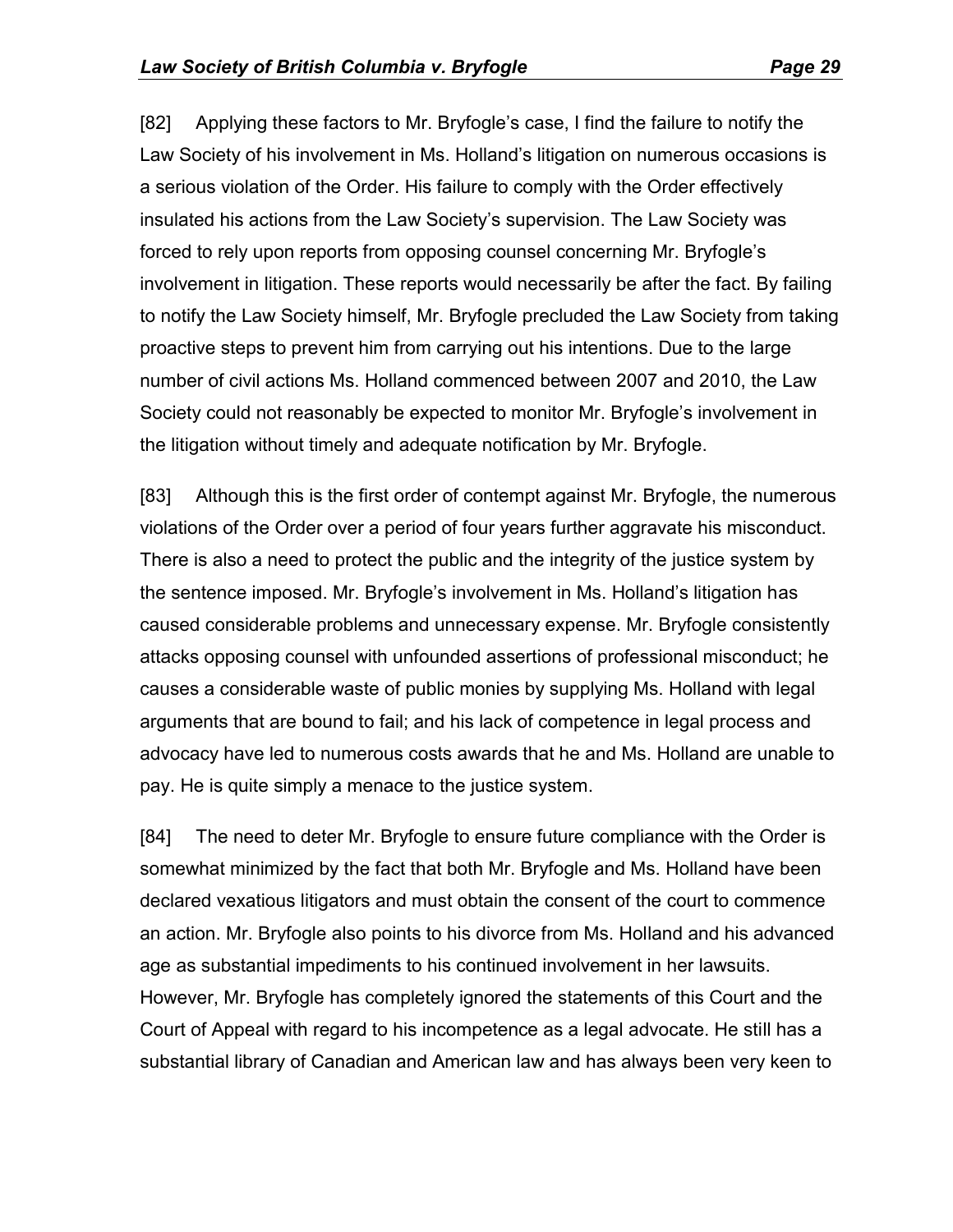share his wealth of experience and legal knowledge with others. Thus future compliance with the Order remains a real and substantial concern.

[85] Mr. Bryfogle did express some conditional remorse at the hearing of the contempt application. While vehemently denying any merit to the Law Society's claims, in the event the court found him guilty of contempt, Mr. Bryfogle apologized for his errors. I find it difficult to accept that Mr. Bryfogle is sincere about his apology in light of his transparent attempt to mislead the court about his involvement in Ms. Holland's litigation during the Law Society's cross-examination.

[86] Balancing the factors outlined above, I find that a jail term is not necessary to denounce Mr. Bryfogle's misconduct or to ensure future compliance with the Order. Further, a fine is not a suitable sentence due to Mr. Bryfogle's inability to pay it. The appropriate sentence, in my view, is to bind Mr. Bryfogle to a recognizance in the amount of \$5,000, without deposit or surety, for a period of one year. The conditions of the recognizance are as follows:

- 1. You will keep the peace and be of good behaviour.
- 2. You will report to a probation officer at The Moose Hall, 272 Highway 20, Bella Coola on January 18, 2012, and thereafter you will report as directed by your probation officer, but at least once each week by telephone.
- 3. You will provide your probation officer with your current address and telephone number and you will advise him or her of any changes in your address or telephone number forthwith.
- 4. You will have no communications, directly or indirectly, with Zsuzsanna Holland concerning any of the proceedings that she currently or in future may have in any court in this province.
- 5. You will provide your probation officer with a copy of the entered order in this proceeding on your first day of reporting or within 48 hours of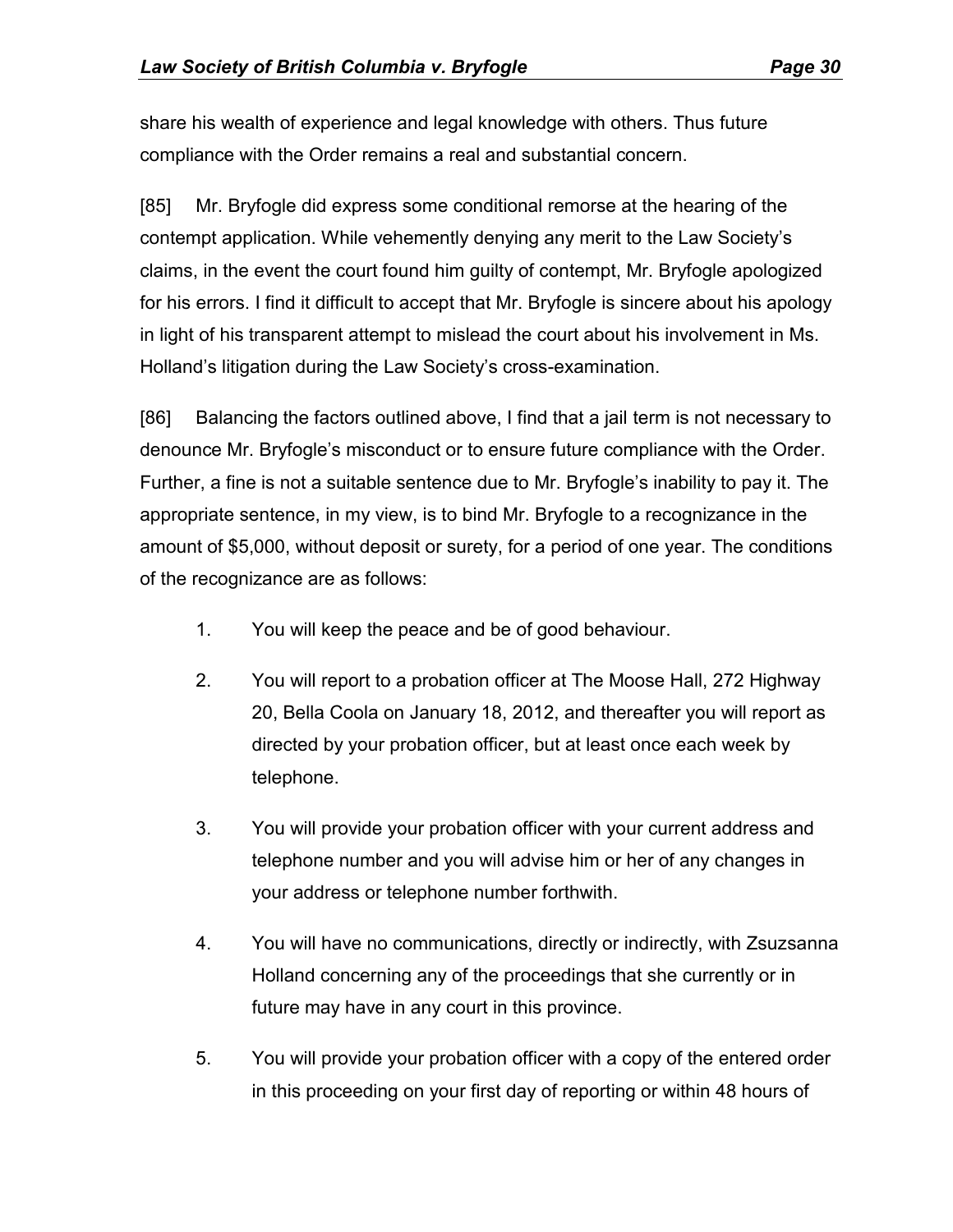receiving same from counsel for the Law Society, whichever occurs first, and you shall also provide your probation officer with a copy of the Order of Groberman J. in *Law Society of B.C. v. Bryfogle*, 2006 BCSC 1092 on your first day of reporting.

6. You shall not enter any courthouse in the province of British Columbia except if you are charged with an offence and must attend court for matters related to this offence or if you have the prior written permission of your probation officer to do so. You may not file any document in any court registry in British Columbia without the prior written permission of your probation officer, except if you are charged with an offence and must file a document in connection with the offence.

[87] Counsel for the Law Society shall draft the order and Mr. Bryfogle's signature as to form is dispensed with. Counsel for the Law Society shall serve Mr. Bryfogle with an entered copy of the order by faxing it to the number that Mr. Bryfogle has provided the registry.

[88] Mr. Bryfogle is bound by this order from today forward whether or not he has received the entered order from the Law Society. I remind Mr. Bryfogle that this order is in addition to and not in substitution for any other court orders that bind him. In particular, Mr. Bryfogle remains bound by the Order of Groberman J. dated June 9, 2006.

[89] The Law Society seeks to amend the Order of Groberman J. to reflect the changes in its organization since 2006. Because the Law Society no longer has a General Counsel, it seeks an amendment to reflect that Mr. Bryfogle must notify the "Unauthorized Practice Committee" of any involvement in litigation or legal matters. Mr. Bryfogle does not oppose this amendment. Thus the amended provision of the Order shall read:

R. Charles Bryfogle be required to inform the Unauthorized Practice Committee of the Law Society of BC of any proceeding or legal matter in